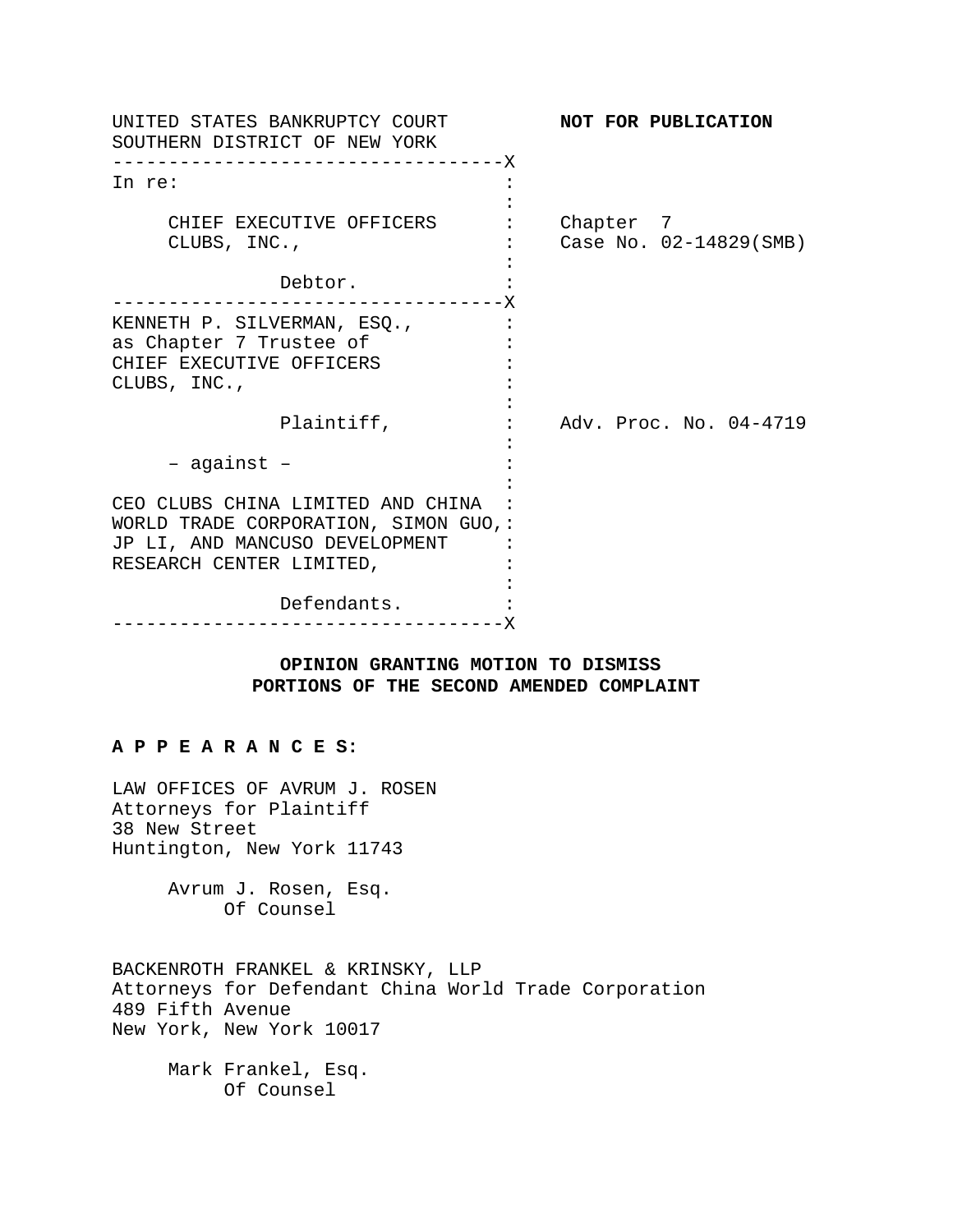# **STUART M. BERNSTEIN Chief United States Bankruptcy Judge**

Kenneth P. Silverman, the chapter 7 trustee of the estate of Chief Executive Officers Clubs, Inc., filed this adversary proceeding against several defendants to recover the value of the debtor's assets that were allegedly transferred post-petition in violation of bankruptcy and non-bankruptcy law. The defendant China World Trade Corporation ("China World") moved to dismiss counts three, four, five, nine and ten in the Second Amended Complaint, dated July 11, 2005 (ECF Doc. # 32). The Court denied the motion to dismiss counts three and four from the bench, and reserved decision on the balance of the motion. For the reasons that follow, counts five, nine and ten of the Second Amended Complaint are dismissed, but the plaintiff is granted leave to replead count five.

#### **BACKGROUND**

## **A. Introduction**

The debtor is a New York not-for-profit corporation.  $(\P 13.)^1$ Joseph Mancuso was the founder and president of the debtor, and is a debtor in his own chapter 7 case pending in the United States Bankruptcy Court for the Eastern District of Texas. (¶ 90.)

<sup>&</sup>lt;sup>1</sup> Unless otherwise stated, the citation " $(\P_$  )" refers to the paragraphs in the Second Amended Complaint. The allegations are deemed to be true for the purpose of this motion to dismiss.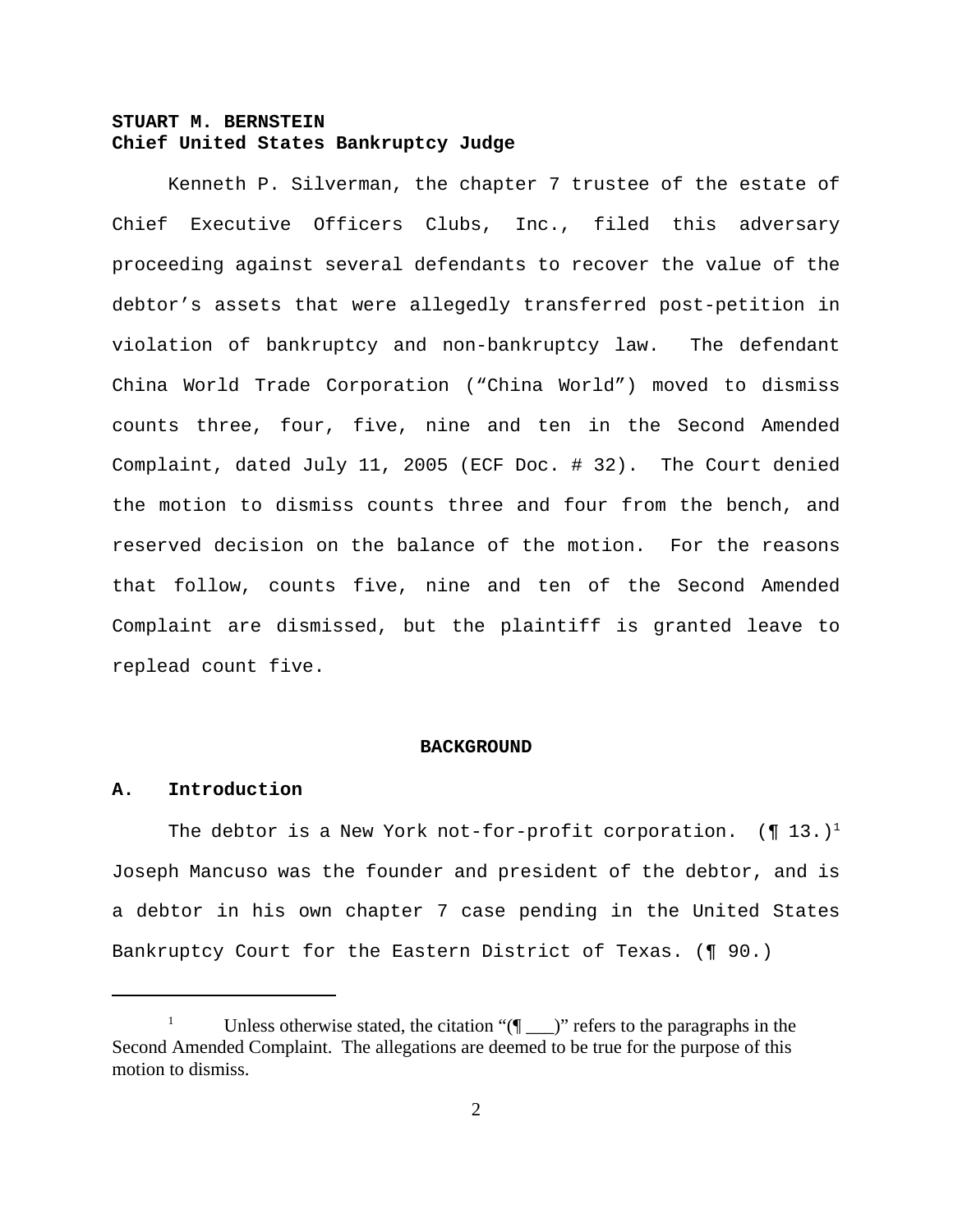The debtor filed a chapter 11 petition in this Court on September 30, 2002. (¶ 12.) On November 27, 2002, the plaintiff was appointed the chapter 11 trustee for the debtor's estate, and after the case was converted with the debtor's consent on March 11, 2003, he was appointed the chapter 7 trustee. (¶¶ 15-17.)

## **B. CEO Clubs International Inc.**

On August 27, 2002, one month prior to the debtor's petition date and in contemplation of the debtor's bankruptcy, CEO Clubs International Inc. ("International") was formed as a New York not-for-profit corporation. (¶ 18.) The initial directors of International were Mancuso, his wife Karla Mancuso, and John Brown. $^2$  (¶ 20.)

International engaged in the same business as the debtor, using the same membership list, address, telephone number, website and URL address as the debtor. (¶¶ 26-29.) Mancuso testified at the debtor's § 341 meeting of creditors that he continued to use the debtor's leased premises and fixed assets to facilitate his business ventures. He also testified that he had solicited the debtor's membership to attend a seminar that he was conducting on board a two week cruise to Russia. (¶ 30.)

<sup>&</sup>lt;sup>2</sup> The Mancusos and Brown were thereafter appointed as directors at the Combined First Meeting of the Members and Directors held on May 30, 2003. (¶ 21.)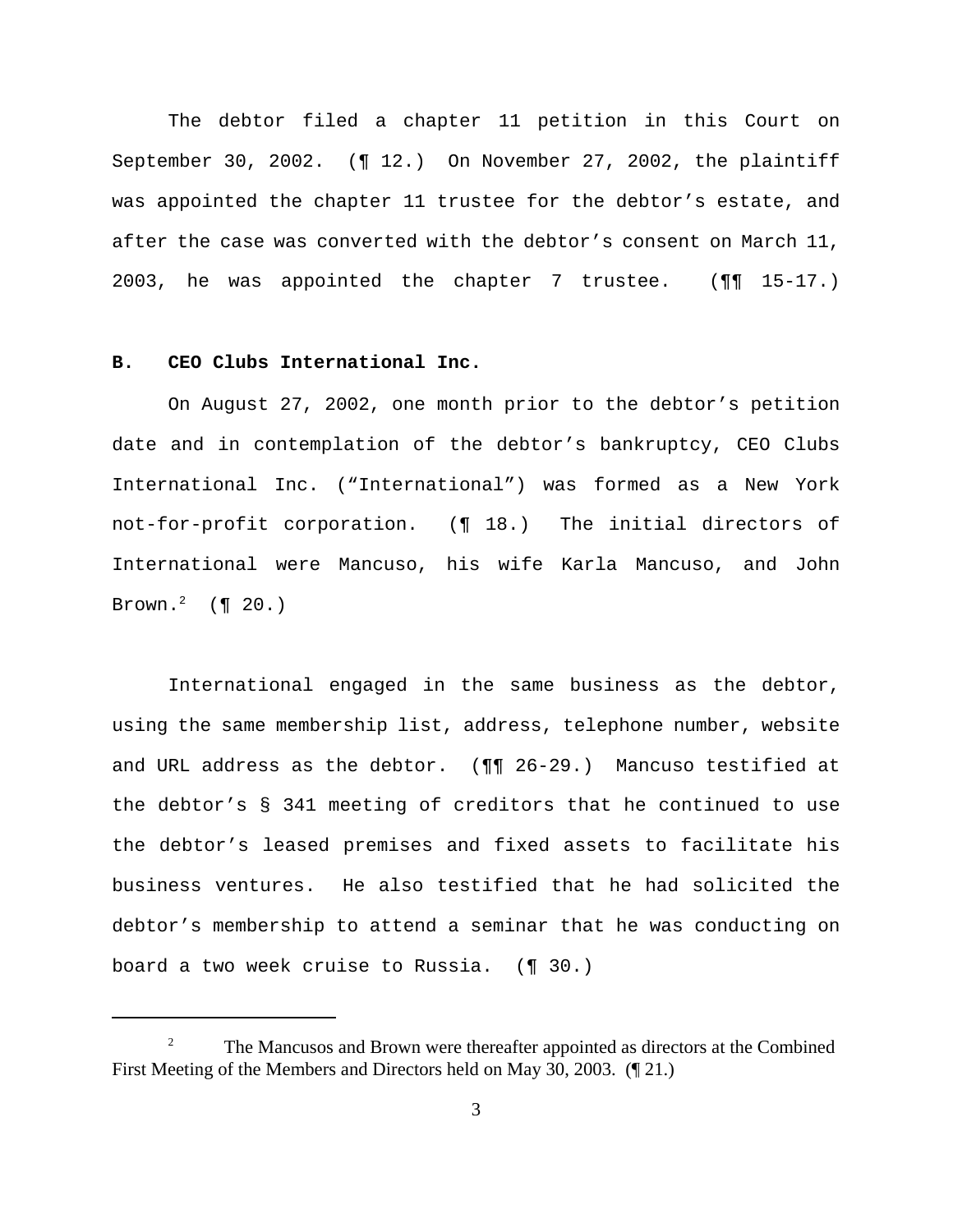Mancuso also solicited the debtor's members to renew their membership in the "CEO Clubs" by making checks payable to "CEO Club" or "CEO Club International." The requests were sent on "CEO Club International" letterhead, which included the debtor's facsimile number and website. (¶ 31.) At his February 5, 2004 deposition, Mancuso testified that International was "receiving all of the income from the various named defendant CEO Clubs throughout the United States" (¶ 38), and that he caused the debtor's internet domain name to be transferred to International for no consideration. (¶ 41.)

Between September 2002 and February 2004, funds totaling \$543,358.38 were deposited into bank accounts owned by International. (¶ 24.) These deposits were generated through the use of the debtor's assets and good will, and reflected income diverted from the debtor to International. (¶¶ 24-25.) The plaintiff commenced a separate adversary proceeding (Adv. Proc. No. 04-2820) against International on July 2, 2004 to recover the value of the debtor's assets. (¶ 42.)

### **C. CEO Clubs, Inc.**

In late June 2003, the Trustee commenced an adversary proceeding against Mancuso to enjoin him from using International or any other entity to convert the debtor's assets. (See  $\P$  59.)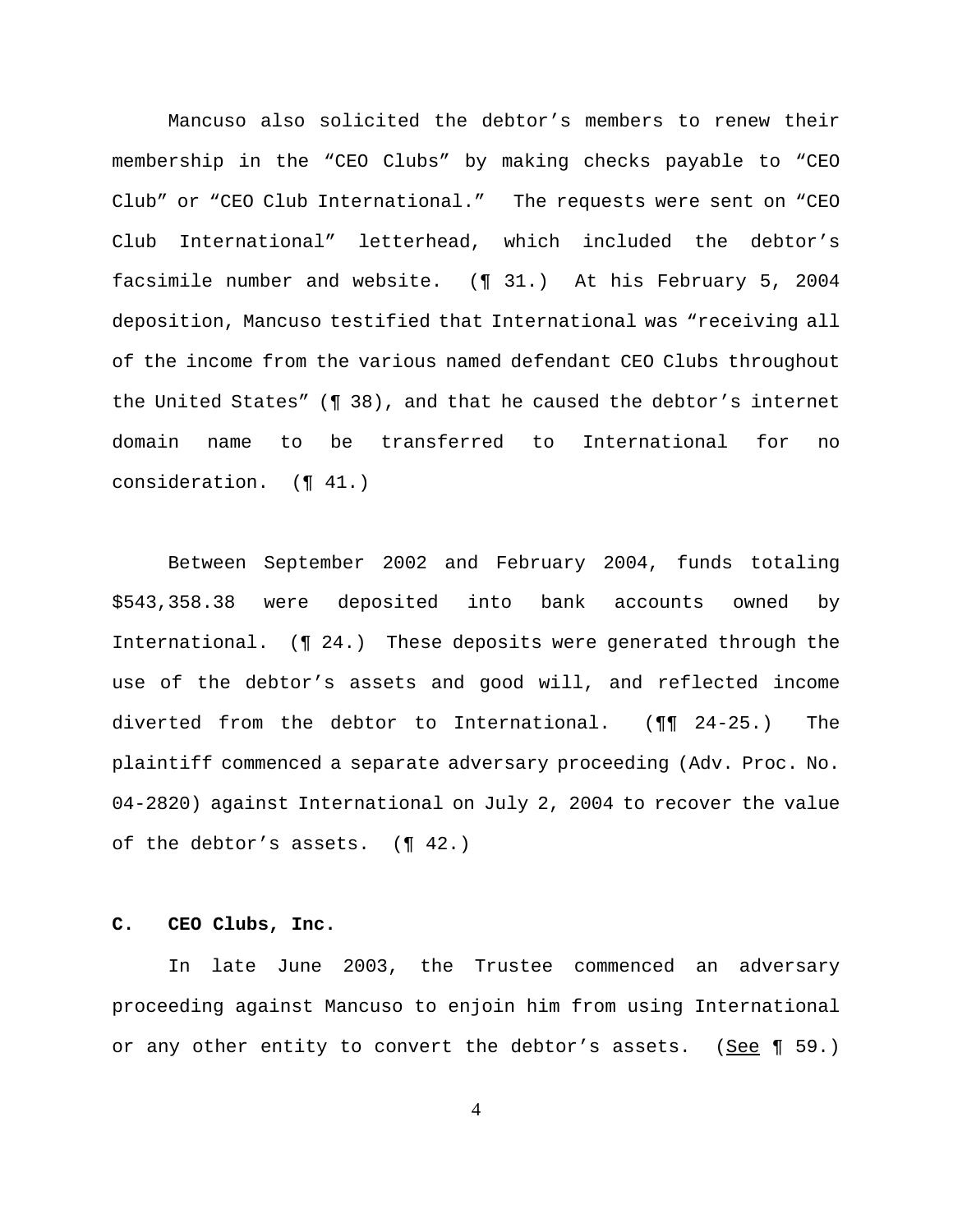Less than one week later, on July 2, 2003, CEO Clubs, Inc. was incorporated as a New York business corporation. It listed the same address for service of process as the debtor and International. (¶ 59. ) Like International, CEO Clubs, Inc. operated the same business as the debtor, using its name, goodwill, membership lists, phone number, office, and email and website addresses. Operating as the debtor's alter-ego, CEO Clubs, Inc. diverted assets of the debtor for no consideration. (¶¶ 60-67.)

For example, an advertisement printed on CEO Clubs, Inc. letterhead was sent to manufacturers in the New York metropolitan area (the "Manufacturers Letter") inviting the recipients to attend a breakfast seminar at the "New York CEO Clubs." (¶¶ 68-70.) The Manufacturers Letter included the debtor's emblem and slogan, and encouraged recipients to visit the same website owned by the debtor and used by International. (¶¶ 71-73.)

### **D. CEO Clubs China, Ltd.**

CEO Clubs China, Limited ("CEO Clubs China"), a Hong Kong corporation, was founded in December 2002 through the support of its partner, CEO Clubs USA. According to its website, which is hyperlinked with the debtor's website, CEO Clubs China is the "headquarters and partner of CEO Clubs USA in the Greater China region, sharing its membership resources of up to 5,000. Members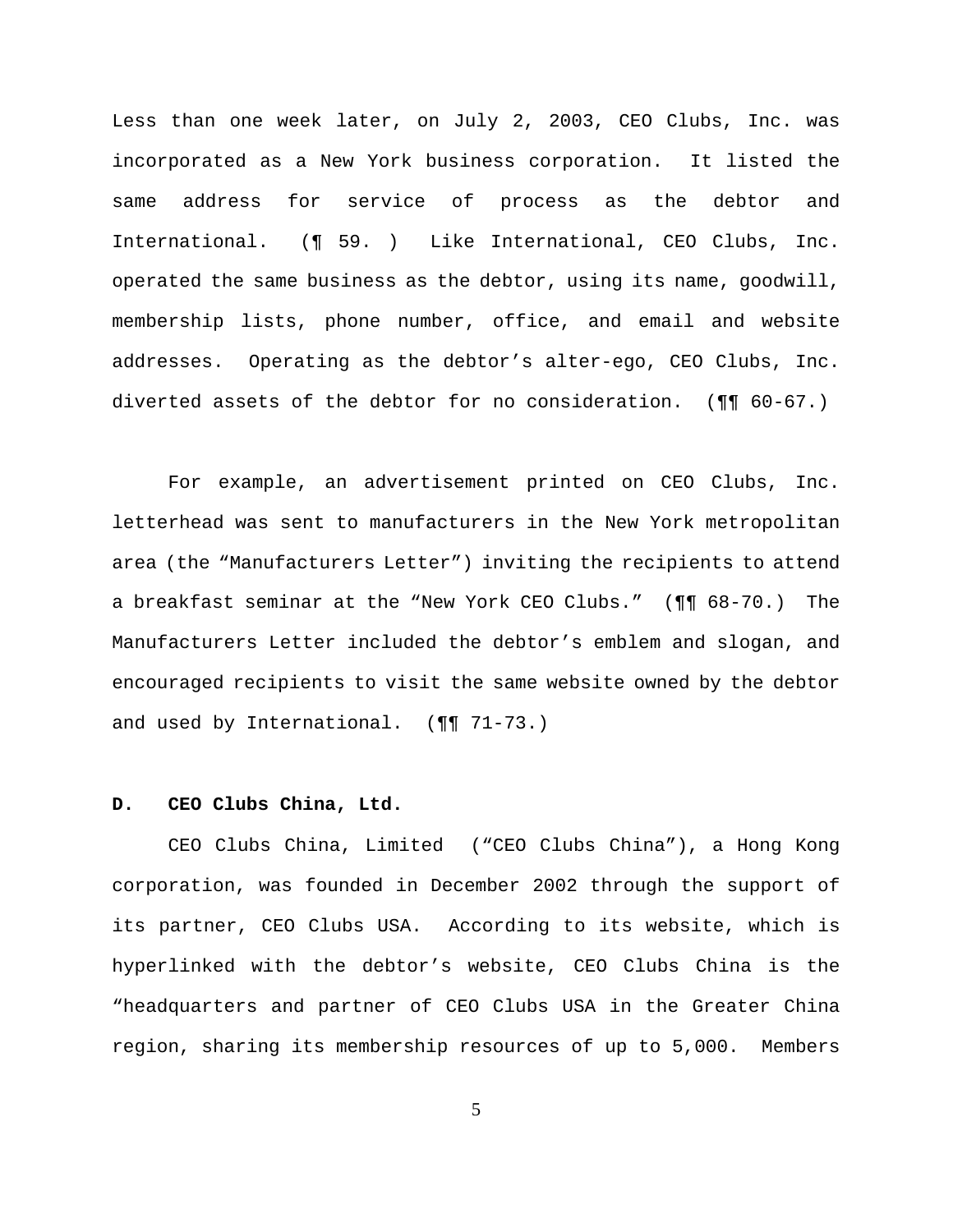of CEO Clubs China will be members of CEO Clubs USA." (¶ 52.) Defendant Li Jingping $^3$  is the chief executive officer of CEO Clubs China, and defendant Simon Guo is its founder and a director. (¶¶  $46-47.$ 

The debtor coordinated trips for its members to travel to China in order to increase its presence in China and enable its members to expand their business to a global market. (¶ 49.) In contemplation of one such trip, the debtor wired \$31,375.00 on November 18, 2002 from its debtor-in-possession account to CEO Clubs China. The transfer violated the Court's order appointing a chapter 11 trustee. (¶ 50.)

A press release issued in 2003 listed Mancuso as the co-chair of a meeting between American and Chinese business persons and listed Simon Guo as the "chief of the China chapter of CEO Clubs International." (¶ 48.) In addition, the CEO Clubs China website contains claims that CEO Clubs China arranged for more than 100 American CEOs to visit China and for several groups of Chinese CEOs to visit the United States. The website refers to two such events involving boat cruises, one in China and one aboard the Queen Mary II in New York during July 2005. (¶ 54.) The plaintiff

<sup>&</sup>lt;sup>3</sup> The Court assumes that Li Jingping and the named defendant, JP Li, are the same person.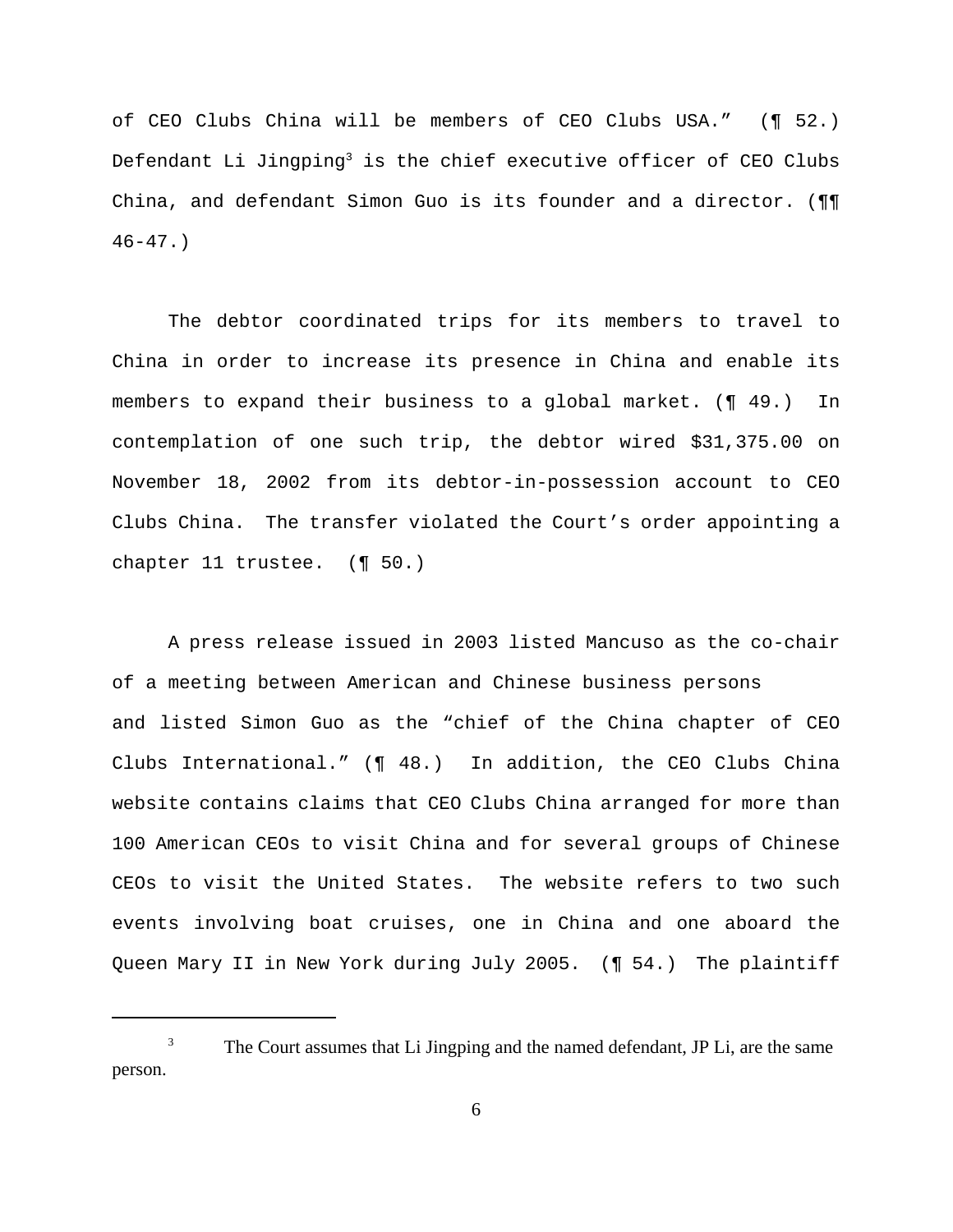alleges, upon information and belief, that these cruises were advertised on the debtor's website. (¶ 55.)

The plaintiff also alleges, upon information and belief, that CEO Clubs China solicits memberships payable in U.S. dollars and targets American business people to participate in the Chinese market. Furthermore, it has paid and continues to pay Mancuso's personal legal expenses incurred in his personal bankruptcy case. (¶ 57-58.) The plaintiff alleges that CEO Clubs China operates in the United States, d/b/a CEO Clubs, and in China, as the CEO Clubs China. (¶ 81.) Important to the present motion, the trustee alleges, again upon information and belief, that assets of the debtor's estate were transferred post-petition to CEO Clubs China from International, CEO Clubs, Inc. and other unnamed CEO Club entities. (¶ 82.)

#### **E. Purchase of CEO Clubs China by China World**

Pursuant to a Share Exchange Agreement, dated April 7, 2004 (the "Share Agreement"),<sup>4</sup> China World purchased 51% of the issued and outstanding common stock of CEO Clubs China. China World paid

<sup>4</sup> The Share Agreement is attached to China World's Motion to Dismiss [the original complaint], or in the Alternative, for Summary Judgment, dated February 17, 2005. (ECF Doc. # 11.) It is incorporated by reference in, and relied on in drafting, the Second Amended Complaint. (See ¶ 83.) Accordingly, it may be considered on this motion to dismiss for failure to state a claim. See Chambers v. Time Warner, Inc., 282 F.3d 147, 153 (2d Cir. 2002).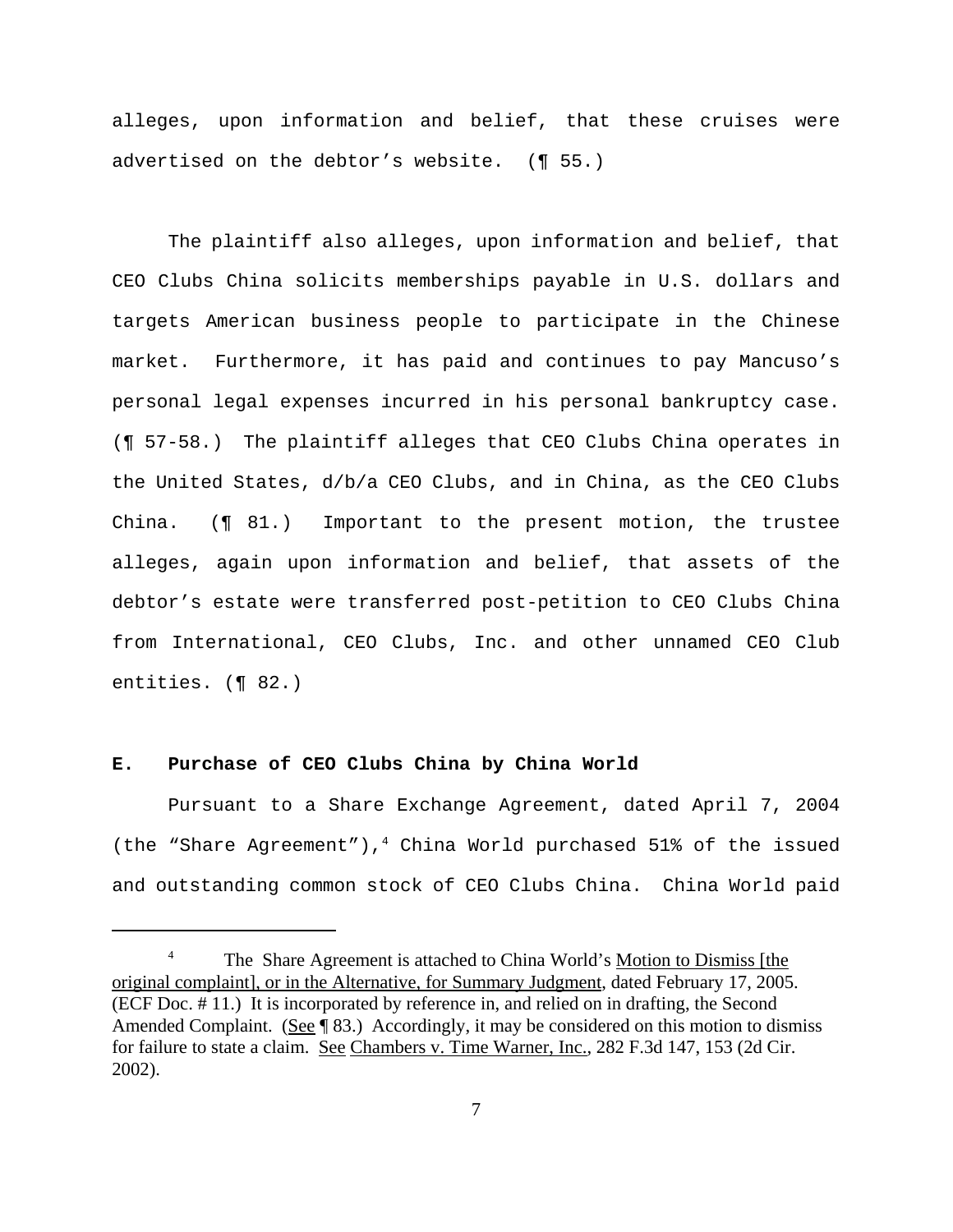consideration that might total as much as \$726,000, (see id., at B, p.1), and consisted of several components. First, the shareholders of CEO Clubs China received 80,000 newly issued shares of China World common stock valued at  $$240,000$ , (id. at  $\P$  1.1(a)), plus \$120,000 in cash (the "Acquisition Cash"). (Id. at ¶ 1.2).

In addition, China World deposited \$120,000 in cash (the "Operation Cash") into a CEO Clubs China bank account. The Operation Cash had two express purposes. Under Paragraph 1.3 of the Share Agreement, the Operation Cash was to be used to fund CEO Clubs China's operating capital for twelve months after closing, up to a maximum of \$10,000 per month. The Operation Cash was also to be used "to satisfy the asset injection requirement for the acquisition of 100% of Mancuso Development Research Center Limited, a Beijing Corporation, the operation arm of the Clubs in China." Finally, China World issued up to 82,000 China World "free trading shares" valued at \$246,000 to "the Sellers (and/or the management)"5 provided that CEO Clubs China achieved certain performance benchmarks in the year following closing. (Id. at  $\P$ 1.4.)

The plaintiff alleges that Mancuso Development is owned by

<sup>5</sup> The Share Agreement does not define "management" but that term presumably refers to the management of CEO Clubs China. (See Share Agreement, at ¶ 1.4.)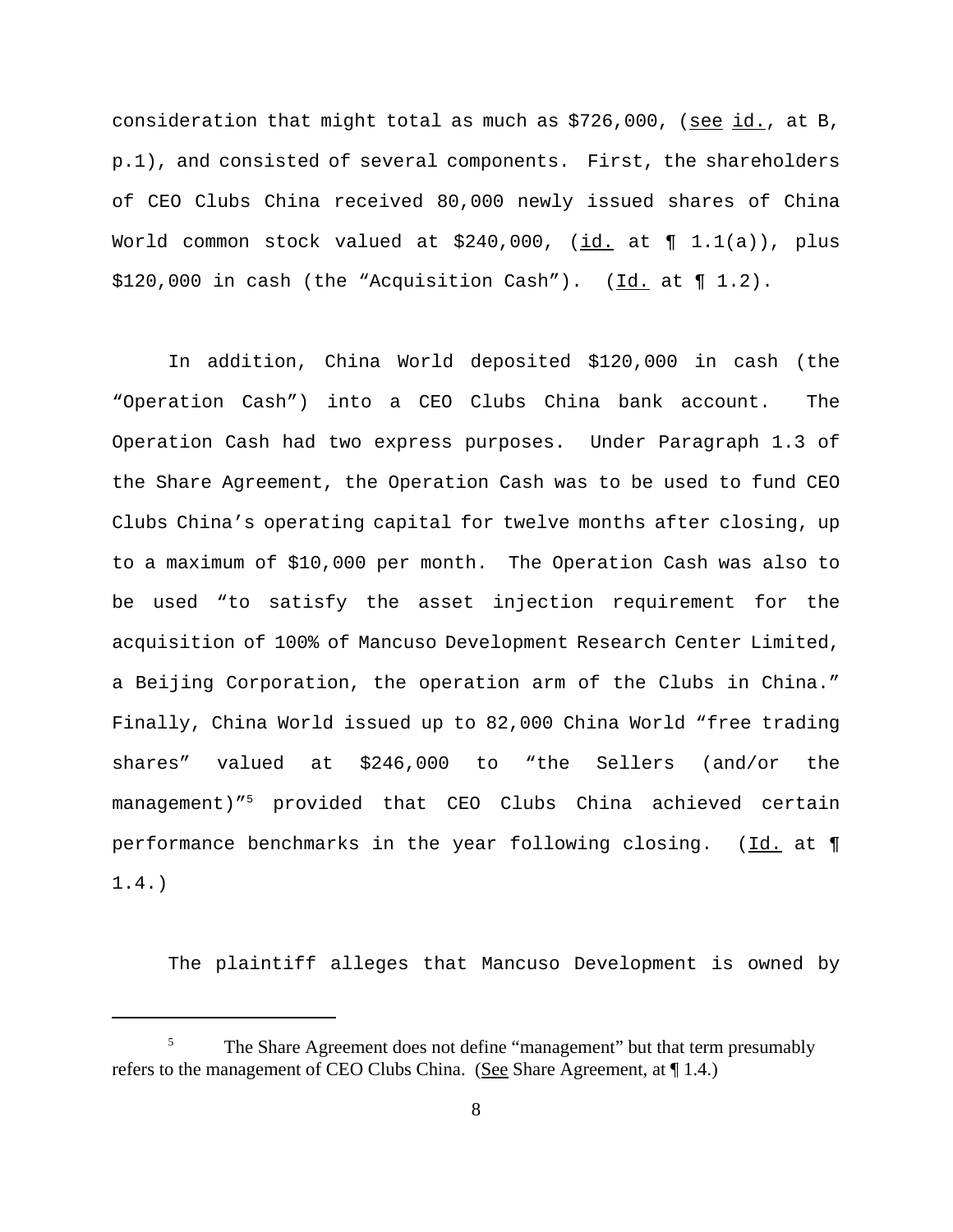Mancuso, (¶ 90), that China World acquired 100% of Mancuso Development, and that China World violated unspecified securities laws by failing to disclose its acquisition of Mancuso Development in its Form 10-QSB filed with the Securities Exchange Commission. (¶¶ 89, 97.) More important, the plaintiff alleges that the Share Agreement does not correctly reflect the nature of the transaction. Noting certain perceived irregularities or questionable provisions in the Share Agreement, (see  $\P\P$  92-95, 98), the plaintiff concludes that "[t]he sale was actually a sale of the assets of CEO Club which were the assets of the Debtor."  $($  ¶ 86; see ¶ ¶ 99-100, 105.)

## **F. This Adversary Proceeding**

The Second Amended Complaint includes ten causes of action, but only five involve China World. The following chart summarizes the relevant counts:

| Count | Substance of the Claim                                                                                                                                                     |
|-------|----------------------------------------------------------------------------------------------------------------------------------------------------------------------------|
| 3     | The unauthorized post-petition transfer of the<br>debtor's assets, by CEO Clubs China to China World,<br>should be avoided pursuant to 11 U.S.C. § 549. (¶1<br>$130 - 32.$ |
| 4     | The estate is entitled to recover the value of the<br>avoided transfer in a sum not less than §726,000,<br>pursuant to 11 U.S.C. § 550(a). (¶¶ 133-39.)                    |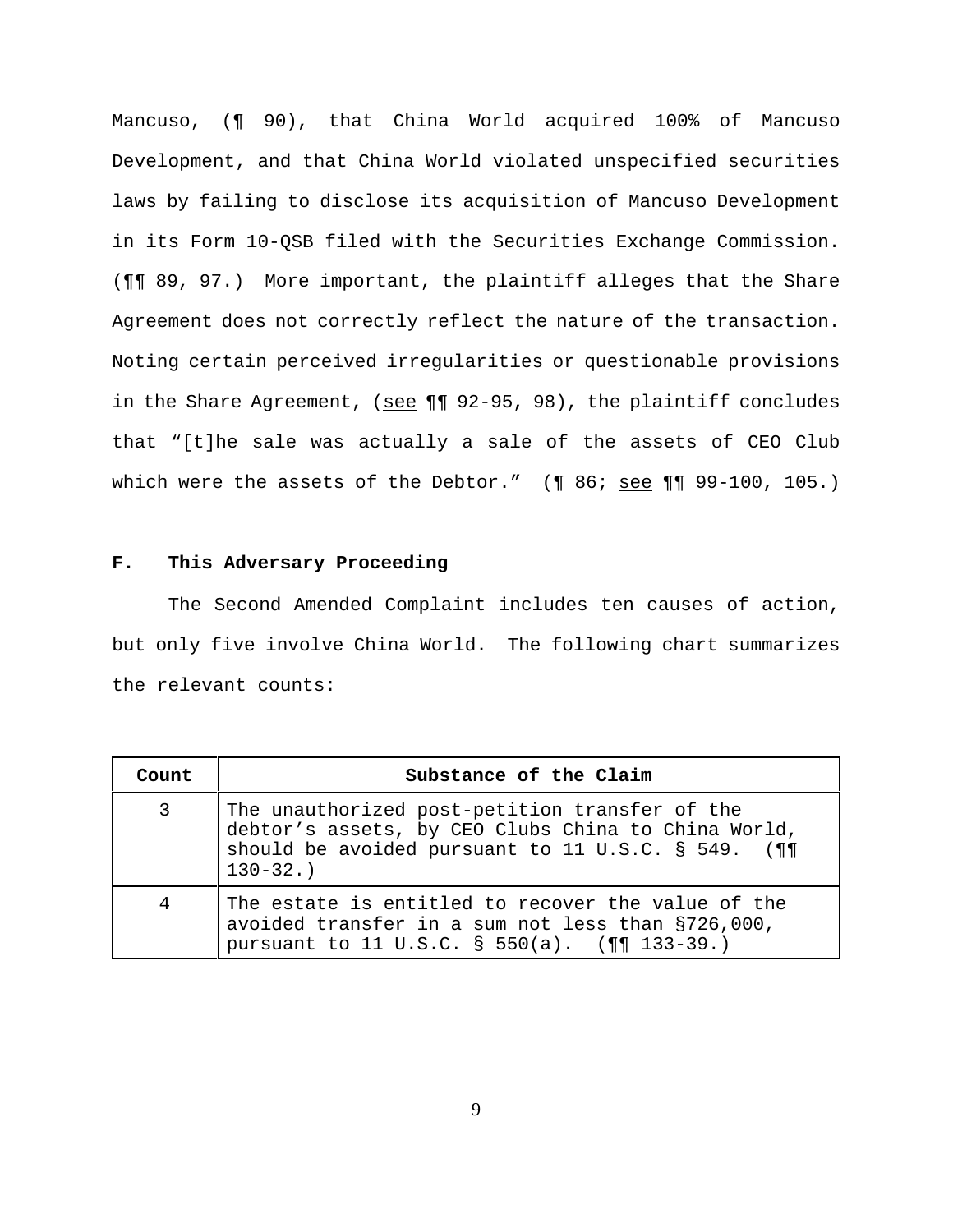| 5  | The transfer of the debtor's assets violated New<br>York's NOT-FOR-PROFIT CORP. LAW § 1002 ("NYNPCL") <sup>6</sup> , and<br>the estate is entitled to recover the value of the<br>transferred assets in a sum not less than \$726,000.<br>$(99 140 - 46)$                                                                                            |
|----|------------------------------------------------------------------------------------------------------------------------------------------------------------------------------------------------------------------------------------------------------------------------------------------------------------------------------------------------------|
| 9  | The defendants' aided and abetted each other in<br>wrongfully transferring assets from the debtor's<br>estate, and the estate is entitled to recover damages<br>in a sum not less than $$726,000.$ (¶¶ 180-86.)                                                                                                                                      |
| 10 | China World violated RICO, or conspired to violate<br>RICO, by (1) failing to disclose the debtor's<br>bankruptcy filing or its acquisition of 100% of<br>Mancuso Development in its Form 10-QSB and (2) its<br>acquisition of the debtor's assets with knowledge<br>that they were assets of a New York Not-For-Profit<br>Corporation. (11 187-99.) |

China World moved to dismiss these counts for failure to state a claim and failure to plead fraud with particularity. In the alternative, Child World requested a more definite statement. (Motion to Dismiss, dated Aug. 1, 2005, at 1)(ECF Doc. # 35.) As noted, the Court denied the motion to dismiss the third and fourth causes of action from the bench, and by implication, the alternative motion for a more definite statement. At a minimum, the Second Amended Complaint alleges that the debtor's assets were transferred post-petition without authorization, that the transfer can be avoided under § 549, that China World is a subsequent

<sup>&</sup>lt;sup>6</sup> In a supplemental brief, the Trustee asserted that the reference to NYNPCL  $\S$ 1002 in the Second Amended Complaint was a typographical error, and that the correct section is NYNPCL § 1001. (Plaintiff's Response in Further Opposition to Motion to Dismiss Second Amended Complaint, dated Oct. 28, 2005, at [11 n.4.) ("Plaintiff's Further Opposition") (ECF Doc. # 50.)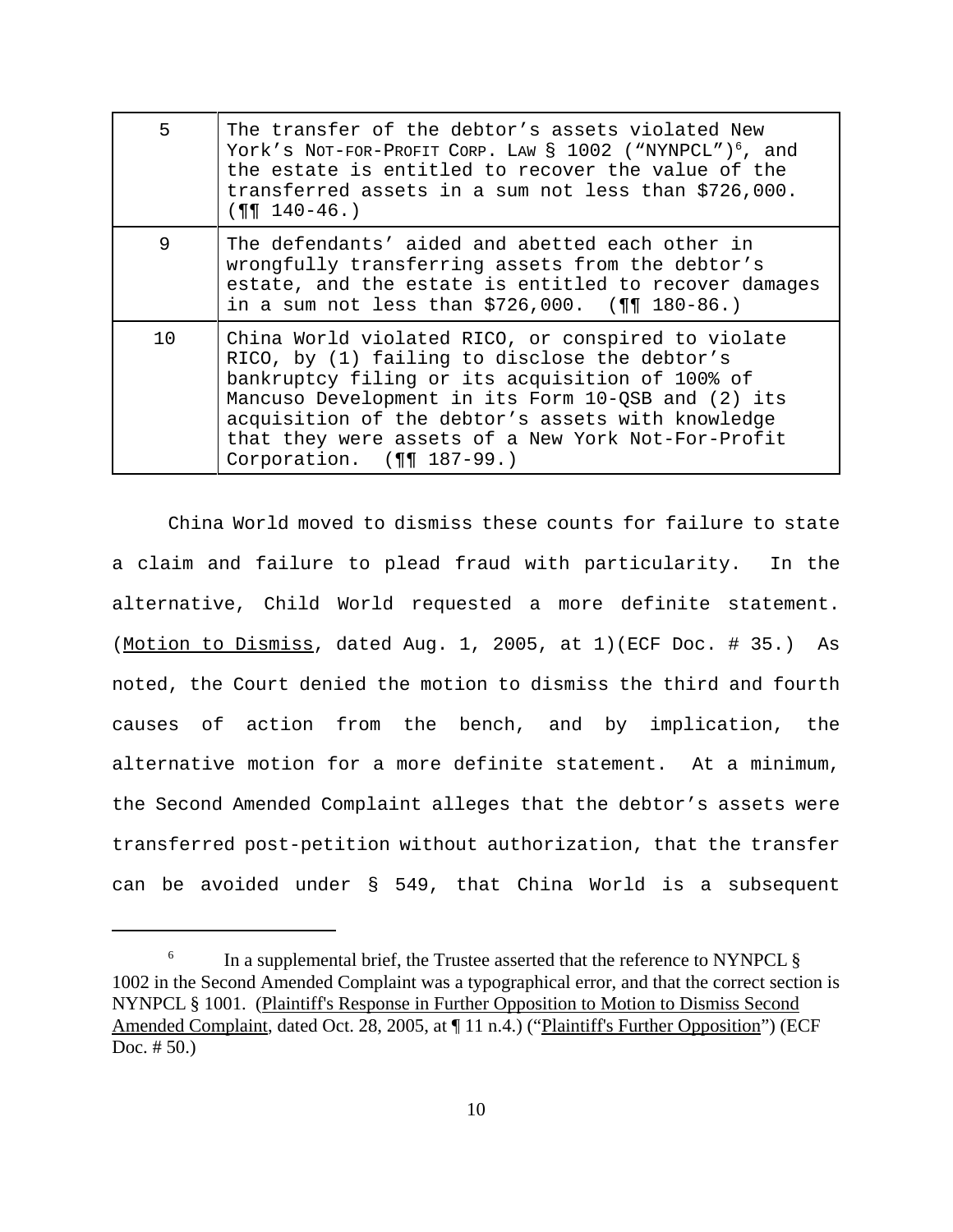transferee of the initial transfer, and that it is, therefore, liable for the value of the transfer under 11 U.S.C. § 550. I reserved decision on the remaining claims.

#### **DISCUSSION**

### **A. RICO Violations**

The relevant provision of the RICO statute, 18 U.S.C. § 1962(c), states:

It shall be unlawful for any person employed by or associated with any enterprise engaged in, or the activities of which affect, interstate or foreign commerce, to conduct or participate, directly or indirectly, in the conduct of such enterprise's affairs through a pattern of racketeering activity.

To establish a claim for a civil violation of § 1962(c), a plaintiff must show that he was injured by defendants' "(1) conduct (2) of an enterprise (3) through a pattern (4) of racketeering activity." Sedima, S.P.R.L. v. Imrex Co., 473 U.S. 479, 496 (1985); DeFalco v. Bernas, 244 F.3d 286, 306 (2d Cir.), cert. denied, 534 U.S. 891 (2001); Cofacredit, S.A. v. Windsor Plumbing Supply Co., 187 F.3d 229, 242 (2d Cir. 1999); Azrielli v. Cohen Law Offices, 21 F.3d 512, 520 (2d Cir. 1994). The requirements of section 1962(c) must be established against each defendant. DeFalco v. Bernas, 244 F.3d at 306; see United States v. Persico, 832 F.2d 705, 714 (2d Cir. 1987)("The focus of section 1962(c) is on the individual patterns of racketeering engaged in by a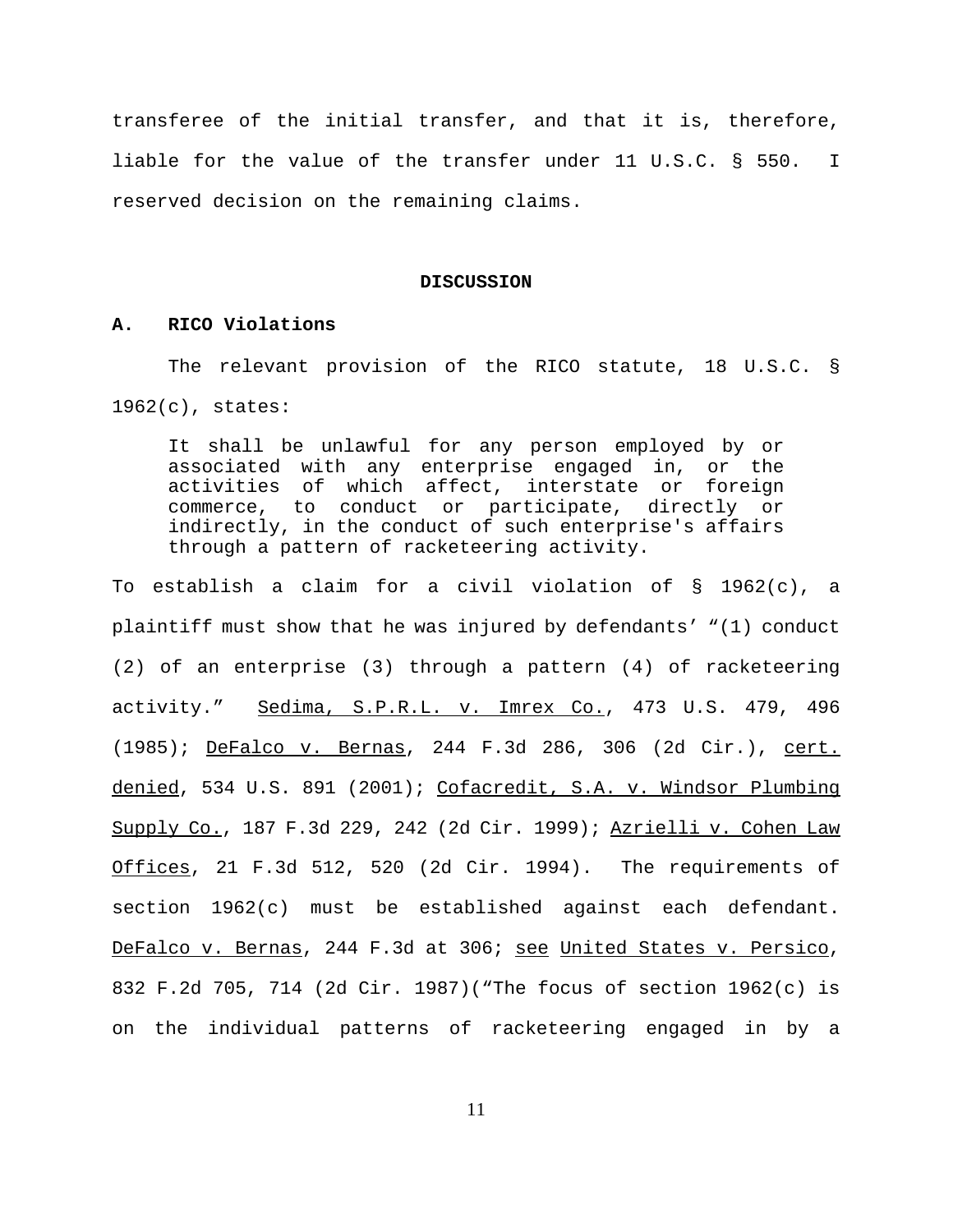defendant, rather than the collective activities of the members of the enterprise, which are proscribed by section  $1962(d)$ ."), cert. denied, 486 U.S. 1022 (1988).

#### **1. Enterprise**

The RICO statute defines an "enterprise" to "include[] any individual, partnership, corporation, association, or other legal entity, and any union or group of individuals associated in fact although not a legal entity." 18 U.S.C. § 1961(4); accord First Capital Asset Mgmt., Inc. v. Satinwood, Inc., 385 F.3d 159, 173 (2d Cir. 2004). A RICO enterprise is "a group of persons associated together for a common purpose of engaging in a course of conduct." United States v. Turkette, 452 U.S. 576, 583 (1981). Existence of an enterprise is proven "by evidence of an ongoing organization, formal or informal, and by evidence that the various associates function as a continuing unit." Id.; First Capital, 385 F.3d at 173; Defalco, 244 F.3d at 307. An enterprise may be either a formal legal entity or "simply a discrete economic association existing separately from the racketeering activity." First Capital, 385 F.3d at 173 (internal quotations omitted). Courts must consider the "hierarchy, organization, and activities" of such association-in-fact enterprises to determine whether "its members functioned as a unit." United States v. Coonan, 938 F.2d 1553, 1560-61 (2d Cir. 1991), cert. denied, 503 U.S. 941 (1992). "And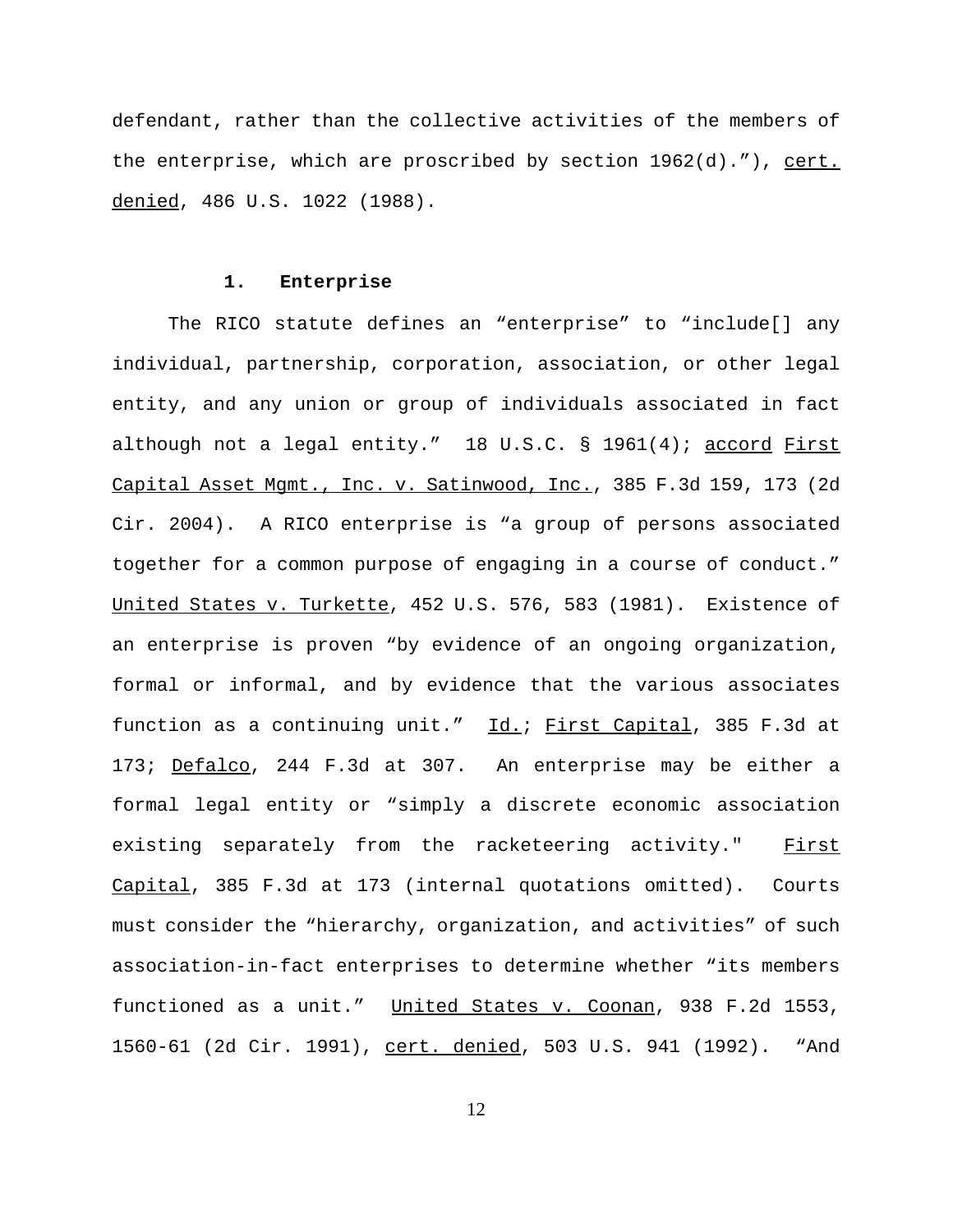'[f]or an association of individuals to constitute an enterprise, the individuals must share a common purpose to engage in a particular fraudulent course of conduct and work together to achieve such purposes.'" First Capital, 385 F.3d at 174 (quoting First Nationwide Bank v. Gelt Funding, Corp., 820 F. Supp. 89, 98 (S.D.N.Y. 1993), aff'd, 27 F.3d 763 (2d. Cir. 1994), cert. denied, 513 U.S. 1079 (1995)).

In addition, an enterprise is an entity separate and apart from the pattern of racketeering activity. Turkette, 452 U.S. at 583; First Capital, 385 F.3d at 173. The pattern of racketeering activity is a series of criminal acts as defined by 18 U.S.C. § 1961(1) committed by the participants in the enterprise. Turkette, 452 U.S. at 583. The existence of an enterprise and a pattern of racketeering activity must be proven separately by the plaintiff under section  $1962(c)$ . Id. Finally, the enterprise and the person conducting the affairs of the enterprise must also be distinct. Cedric Kushner Promotions, Ltd. v. King, 533 U.S. 158, 161-62 (2001); First Capital, 385 F.3d at 173; Defalco, 244 F.3d at 307.

In this case, the plaintiff has alleged an association-in-fact enterprise consisting of all the defendants and several nondefendants, including the Mancusos. Initially, the Second Amended Complaint fails to adequately allege a RICO enterprise that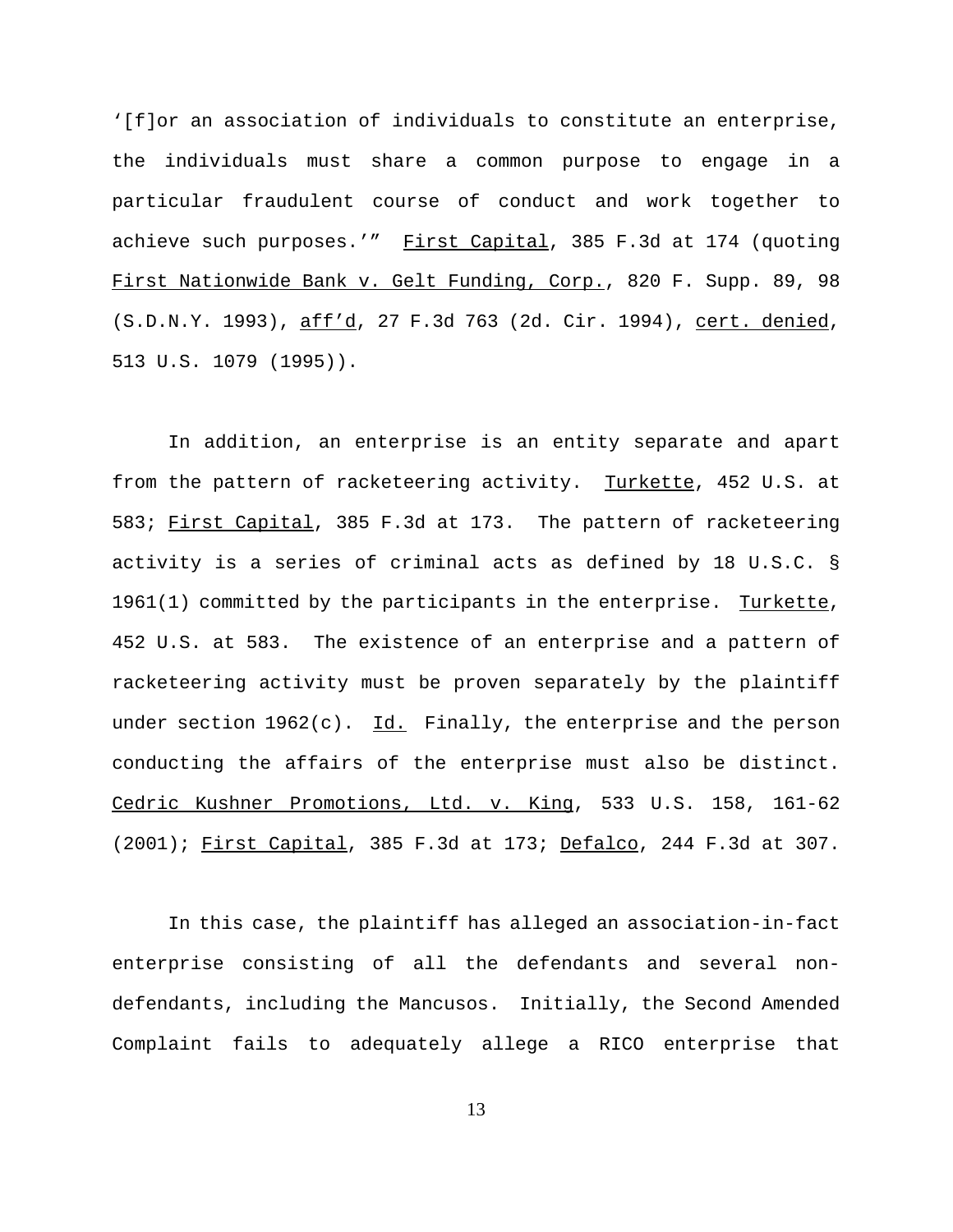includes all of the defendants. The Second Amended Complaint's allegations regarding an enterprise are limited to the following statements:

That the Defendants violated 18 U.S.C. § 1962(c) by conducting or participating. . . in the conduct of the affairs of an enterprise. . . The enterprise was an association in fact, as defined in 18 U.S.C. § 1961(4), consisting of all the Defendants named herein. The enterprise functioned as a continuing unit for the common purpose of transferring assets of the within bankruptcy estate without the knowledge or consent of the Court or the Chapter 7 Trustee.

(¶¶ 190-91.)

The Second Amended Complaint includes a long narrative of the alleged relationship and transfers among all the CEO entities described above. In substance, the plaintiff charges that the defendants (together with several non-defendants) participated in a criminal scheme to transfer and conceal property of the debtor's estate. However, he provides no specific description of how and when this occurred or precisely who was responsible. For example, the Second Amended Complaint implies that the Mancusos, and possibly John Brown, orchestrated the transfer of the debtor's assets to International. But other than conclusory statements, the Second Amended Complaint does not tie Simon Guo, JP Li or CEO Clubs China into the enterprise until the time of the transfer to the latter defendant. Furthermore, the Second Amended Complaint does not attribute any specific conduct to Mancuso Development. Most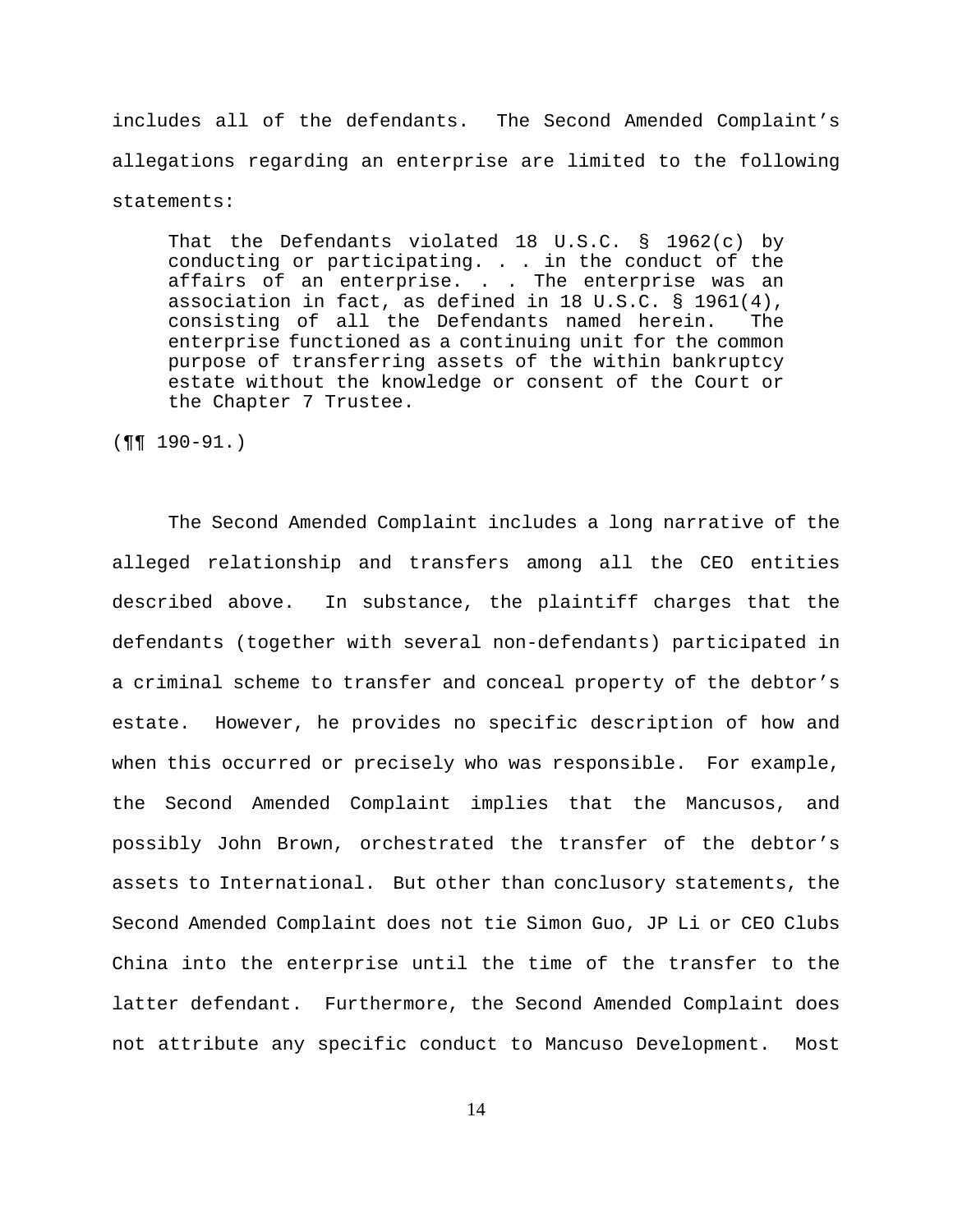important, China World does not enter the enterprise until the end, at which point it is accused of paying value to CEO Clubs China or to its shareholders for the assets of CEO Clubs China.

In addition, the Second Amended Complaint fails to allege an enterprise that is distinct from the pattern of conduct. In First Capital, the Second Circuit was presented with an analogous set of facts. There, creditors of an individual debtor in bankruptcy commenced a RICO action against the debtor and various family members and closely held companies alleging an enterprise whose illegal purpose was to conceal the debtor's assets from his creditors. First Capital, 385 F.3d at 174. The Court noted that the complaint failed to "detail any course of fraudulent or illegal conduct separate and distinct from the alleged predicate racketeering acts themselves--a requirement in this Circuit." Id. (citing First Nationwide, 820 F. Supp. at 98)(emphasis in original).

Similarly, in Stein v. New York Stair Cushion Co., No. 04-CV-4741DRHETB, 2006 WL 319300 (E.D.N.Y. Feb. 10, 2006), the plaintiff, a judgment creditor of two of the defendants, asserted a RICO claim against the defendants and others charging that they engaged in a pattern of conduct designed to transfer and conceal the judgment debtors' assets. The District Court ruled that the enterprise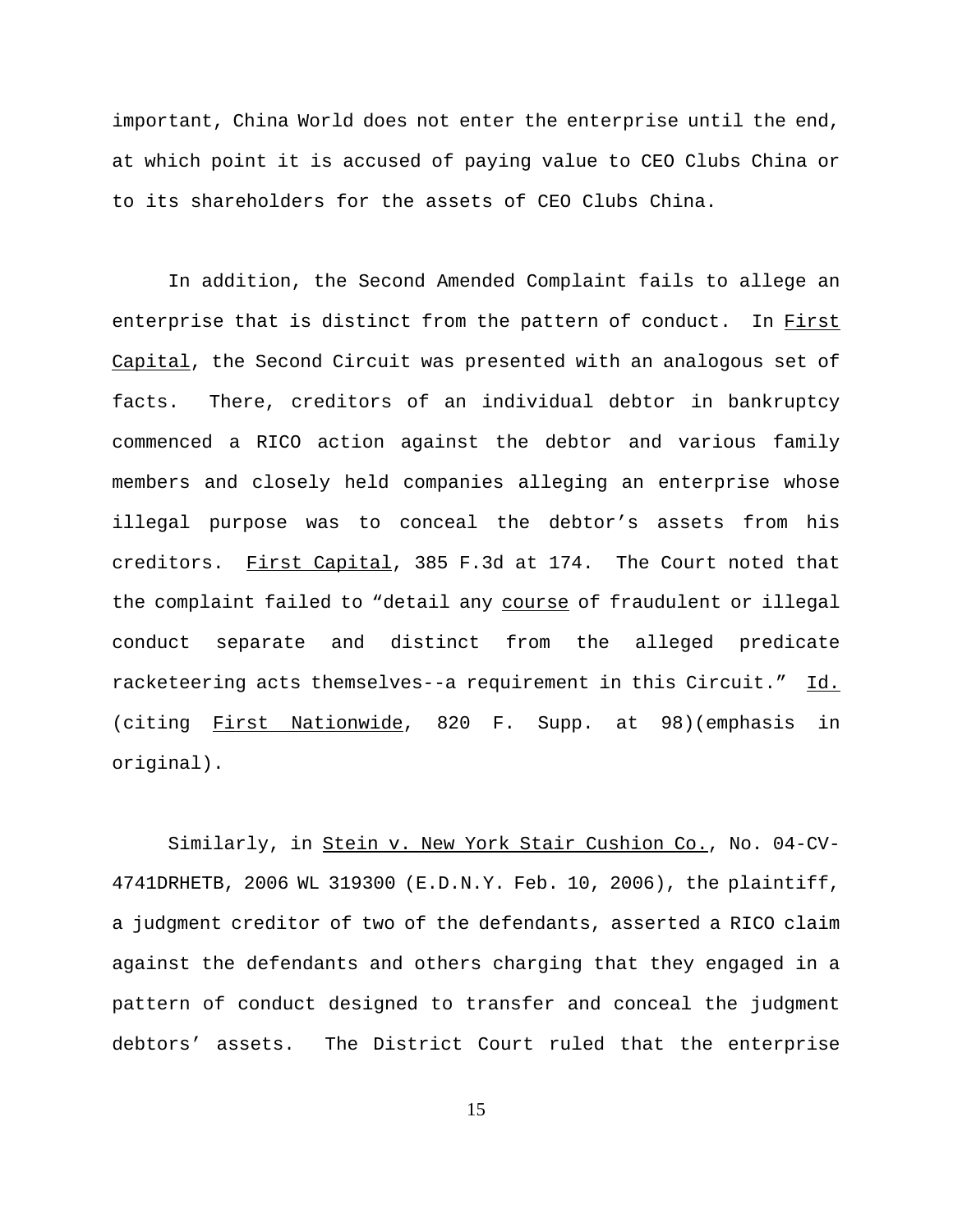allegations were insufficient because the complaint failed

to articulate an enterprise that exists as an association independent of the alleged pattern of racketeering activity. In this regard, Plaintiff does not allege that the association-in-fact enterprise has any purpose other than the execution of [the judgment debtor's] scheme to conceal assets from Plaintiff.

. . . .

As in First Capital, Plaintiff fails to allege any fraudulent conduct by Defendants that is separate and distinct from the alleged act of racketeering – in essence, the enterprise alleged is the pattern of racketeering activity.

2006 WL 319300, at \*4 (emphasis in original).

Here, too, the plaintiff "does not allege that the association-in-fact enterprise has any purpose other than the execution of [Mancuso's] scheme to conceal assets from Plaintiff." Accordingly, the Second Amended Complaint fails to sufficiently allege the existence of an enterprise as required under RICO.

## **2. Participation in Conduct of Enterprise's Affairs**

Assuming, arquendo, that the plaintiff properly alleged a RICO enterprise, he must also allege that each defendant "conduct[ed] or participate[d], directly or indirectly, in the conduct of such enterprise's affairs." 18 U.S.C. § 1962(c); First Capital, 385 F.3d at 175-76; DeFalco, 244 F.3d at 309. The Supreme Court has interpreted this phrase to mean participation in the operation or management of the enterprise. Reves v. Ernst & Young, 507 U.S.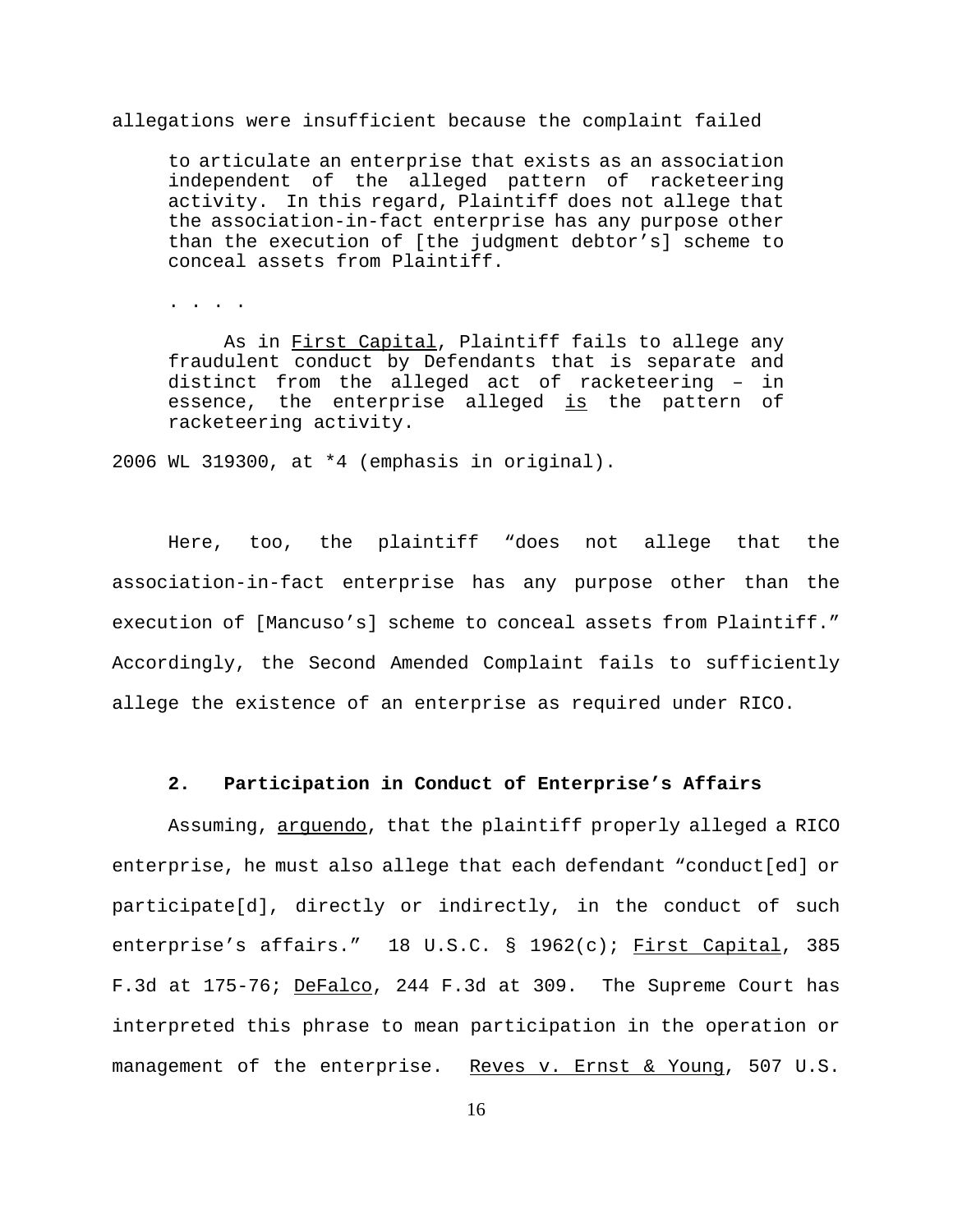170, 179 (1993); accord Azrielli, 21 F.3d at 521. Although pleading "operation or management" has typically "proven to be a relatively low hurdle for plaintiffs to clear," First Capital, 385 F.3d at 176 (citing Baisch v. Gallina, 346 F.3d 366, 377 (2d Cir. 2003); Defalco, 244 F.3d at 309; United States v. Allen, 155 F.3d 35, 42-43 (2d Cir. 1998)), a plaintiff must still allege facts showing that a defendant played "some part in directing the enterprise's affairs." Reves, 507 U.S. at 179 (emphasis in the original).

Here, the Second Amended Complaint does not allege or even imply that China World participated in the operation or management of the enterprise. Many allegations depict the supposed entanglement of business affairs among Mancuso, the debtor, International, CEO Clubs, Inc. and CEO Clubs China. However, the plaintiff fails to allege facts showing that China World was involved in the enterprise's business affairs, and its sole connection to the plaintiff's charges is its purchase of assets from CEO Clubs China. The double use of the word "conduct" in section 1962(c) "requires an element of direction." Reves, 507 U.S. at 178. Here the Second Amended Complaint fails to allege that China World played any part in the direction of the enterprise's affairs.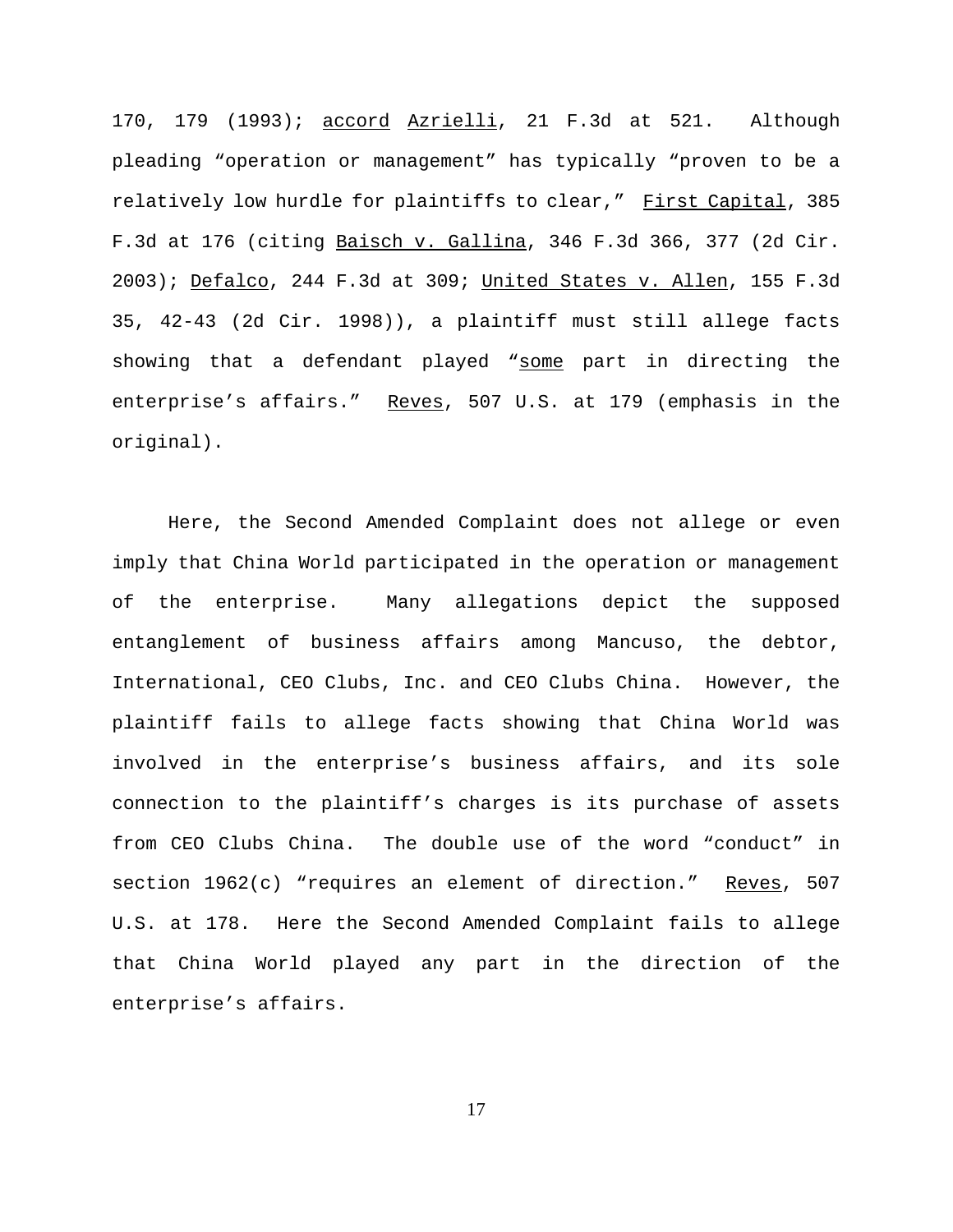## **3. Pattern of Racketeering Activity**

The plaintiff has also failed to allege that the estate was injured by China World's conduct of an enterprise through a pattern of racketeering activity**.** See First Capital, 385 F.3d at 178 (citing Cofacredit, 187 F.3d at 242). A pattern of racketeering activity "requires at least two [predicate] acts of racketeering activity," committed in a ten-year period, 18 U.S.C. § 1961(5), "which amount to or pose a threat of continuing criminal activity." First Capital, 385 F.3d at 178; Cofacredit, 187 F.3d at 242. Racketeering activity consists of an assortment of offenses, including "any offense involving fraud connected with a case under title 11." 18 U.S.C. § 1961(1)(D).

The analysis of the sufficiency of the allegations regarding a pattern of racketeering requires two considerations. First, the plaintiff must allege the predicate acts as to each defendant. Second, the court must assess whether such acts attributed to each defendant amounted to or posed a threat of continued criminal activity. See First Capital, 385 F.3d at 178-82. The Second Amended Complaint falls short on both counts.

### **a. Predicate Acts**

The Trustee alleges that China World, together with the other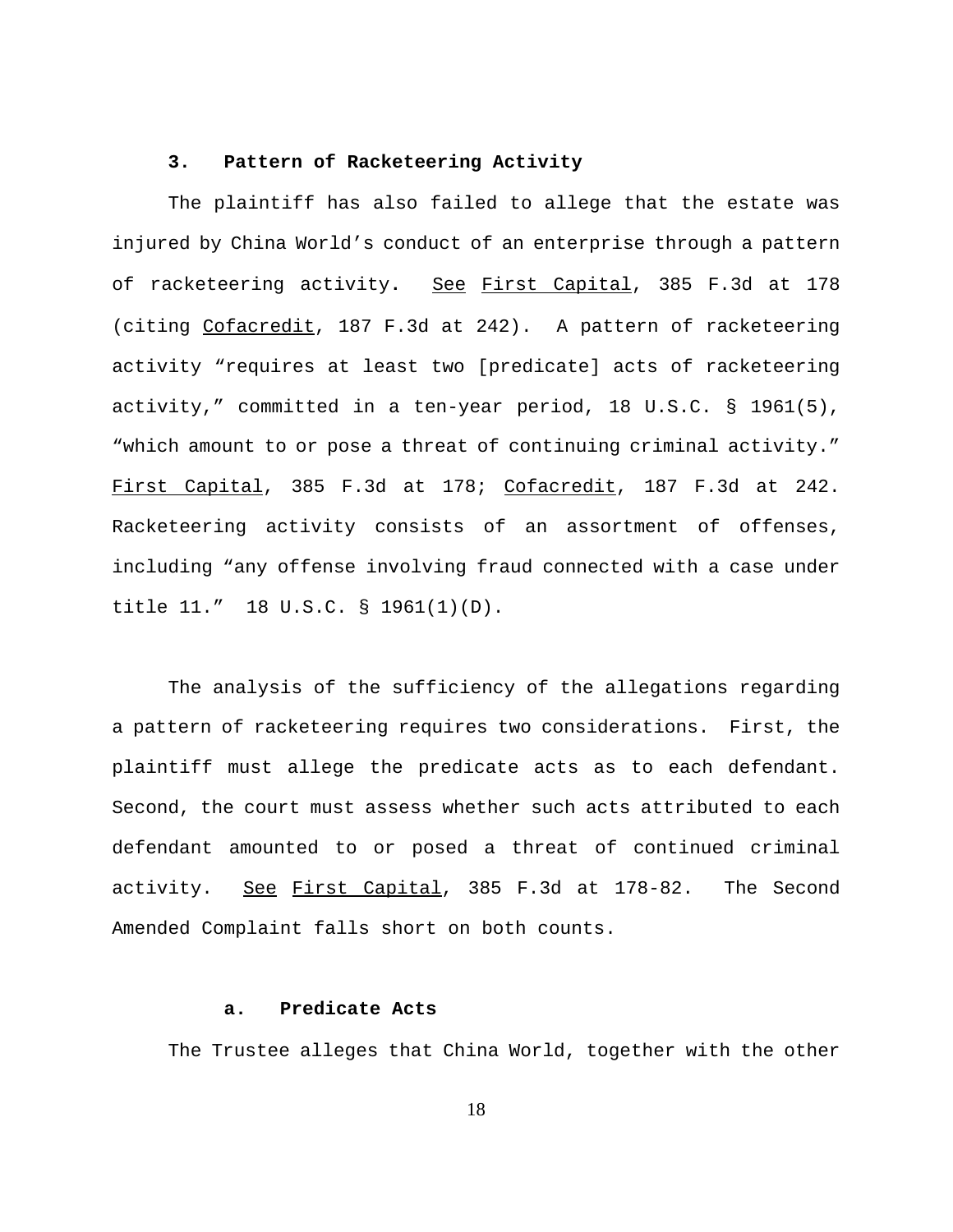defendants, engaged in a pattern of racketeering activity that consisted "of a scheme or artifice to defraud creditors and commit fraud in connection with a case under Title 11." (¶ 192.) "Allegations of bankruptcy fraud, like all allegations of fraudulent predicate acts, are subject to the heightened pleading requirements of Federal Rule of Civil Procedure 9(b)." First Capital, 385 F.3d at 178. Federal Rule of Civil Procedure 9(b) states:

In all averments of fraud or mistake, the circumstances constituting fraud or mistake shall be stated with particularity. Malice, intent, knowledge, and other condition of mind of a person may be averred generally.

Rule 9(b) is designed to provide a defendant with fair notice of the plaintiff's claim, safeguard the defendant's reputation from improvident charges of wrongdoing and protect against strike suits. Campaniello Imports, Ltd. v. Saporiti Italia S.p.A., 117 F.3d 655, 663 (2d Cir. 1997); O'Brien v. Nat'l Property Analysts Partners, 936 F.2d 674, 676 (2d Cir. 1991); DiVittorio v. Equidyne Extractive Indus., Inc., 822 F.2d 1242, 1247 (2d Cir. 1987); Segal v. Gordon, 467 F.2d 602, 607 (2d Cir. 1972). Although scienter may be pleaded generally, the pleader must nevertheless "allege facts that give rise to a strong inference of fraudulent intent." Shields v. Citytrust Bancorp, Inc., 25 F.3d 1124, 1128 (2d Cir. 1994); accord Campaniello Imports, 117 F.3d at 663; Chill v. General Elec. Co., 101 F.3d 263, 267 (2d Cir. 1996). A strong inference of fraudulent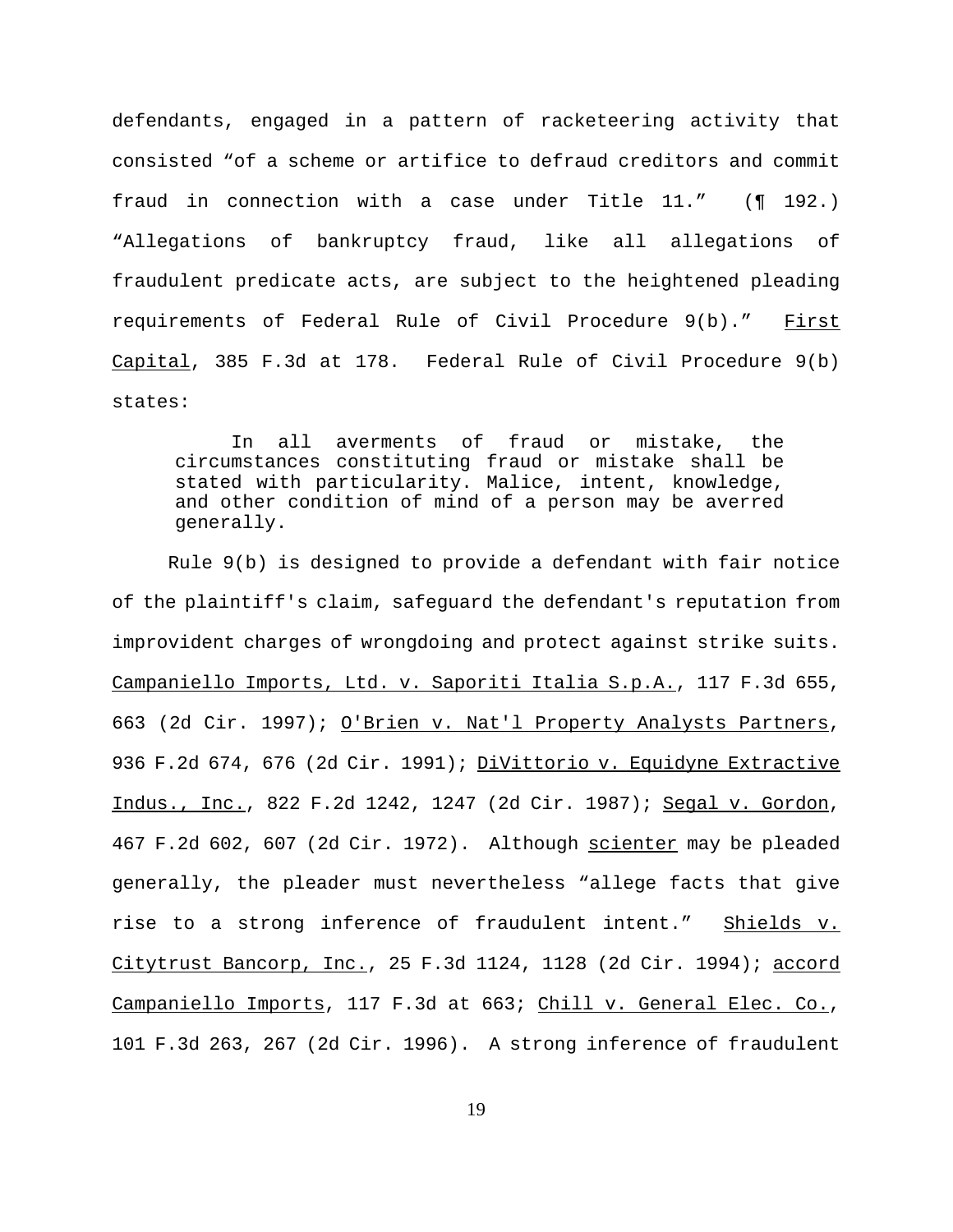intent may be established in one of two ways: "either (a) by alleging facts to show that defendants had both motive and opportunity to commit fraud, or (b) by alleging facts that constitute strong circumstantial evidence of conscious misbehavior or recklessness." Shields, 25 F.3d at 1128; accord Chill v. General Elec. Co., 101 F.3d at 267.

As a rule, a pleader cannot allege fraud based upon information and belief unless the facts are "peculiarly within the opposing party's knowledge." Schlick v. Penn-Dixie Cement Corp., 507 F.2d 374, 379 (2d Cir. 1974), cert. denied, 421 U.S. 976 (1975); accord Campaniello Imports, 117 F.3d at 664. Even in those cases, the pleader must allege facts upon which the belief is founded. Campaniello Imports, 117 F.3d at 664; Schlick, 507 F.2d at 379; Segal, 467 F.2d at 608. Since a bankruptcy trustee rarely has personal knowledge of the events preceding his appointment, he can plead fraud upon information and belief, provided that he pleads "specific facts supporting an inference of knowledgeable participation in the alleged fraud." Devaney v. Chester, 813 F.2d 566, 569 (2d Cir. 1987); accord Nisselson v. Drew Indus., Inc. (In re White Metal Rolling & Stamp Corp.), 222 B.R. 417, 428 (Bankr. S.D.N.Y. 1998).

The Second Amended Complaint alleges two predicate acts on the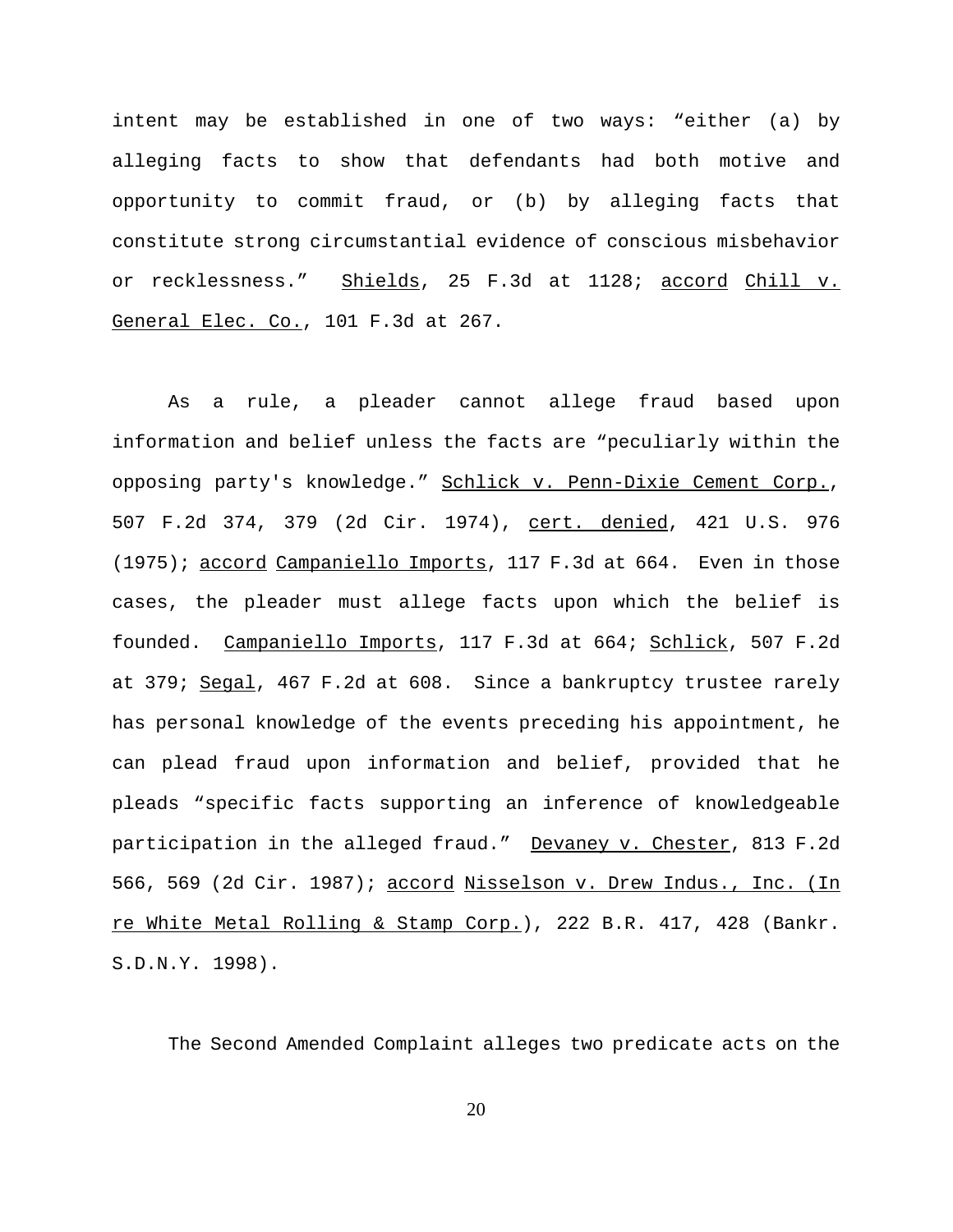part of China World - the bare minimum needed for a pattern under the RICO statute. See 18 U.S.C.  $\S$  1961(5). First, China World "failed to disclose in its Form 10-QSB the instant bankruptcy filing and acquisition of 100% of defendant [Mancuso Development]." Second, China World "acquired the assets of the estate with actual knowledge that these assets were the property of a New York Not-For-Profit Corporation." (¶ 196.) These allegations apparently implicate 18 U.S.C. § 152(1)(knowingly and fraudulently concealing property of the estate from a bankruptcy trustee) and § 152(5)(knowingly and fraudulently receiving a material amount of property from the debtor after the filing with the intent to defeat the Bankruptcy Code.<sup>7</sup>

The allegations do not support the inference that China World "knowingly and fraudulently" concealed property of the estate from the plaintiff or "knowingly and fraudulently" received property of

 $7\,$  The plaintiff attempts to distinguish this case from First Capital by highlighting the pre-petition nature of the predicate acts in First Capital. Citing to the District Court's opinion in First Capital Asset Mgmt., Inc. v. Brickellbush, Inc., 219 F. Supp.2d 576, 581 (S.D.N.Y. 2002), aff'd, 385 F.3d 159, the plaintiff argues that while that Court ruled that there were insufficient facts to infer that the transfers were made "in contemplation of bankruptcy" under 18 U.S.C. § 152 (7), that standard does not in this case because the transfers occurred postpetition.

The plaintiff misses the point. The District Court applied the "in contemplation of bankruptcy" standard under 18 U.S.C. § 152 (7) because the transfers occurred pre-petition. As explained in the text, supra, this case involves post-petition transfers and implicates other subdivisions of 18 U.S.C. § 152. The plaintiff must still allege facts giving rise to a strong inference that China World "knowingly or fraudulently" concealed or received property of the debtor's estate.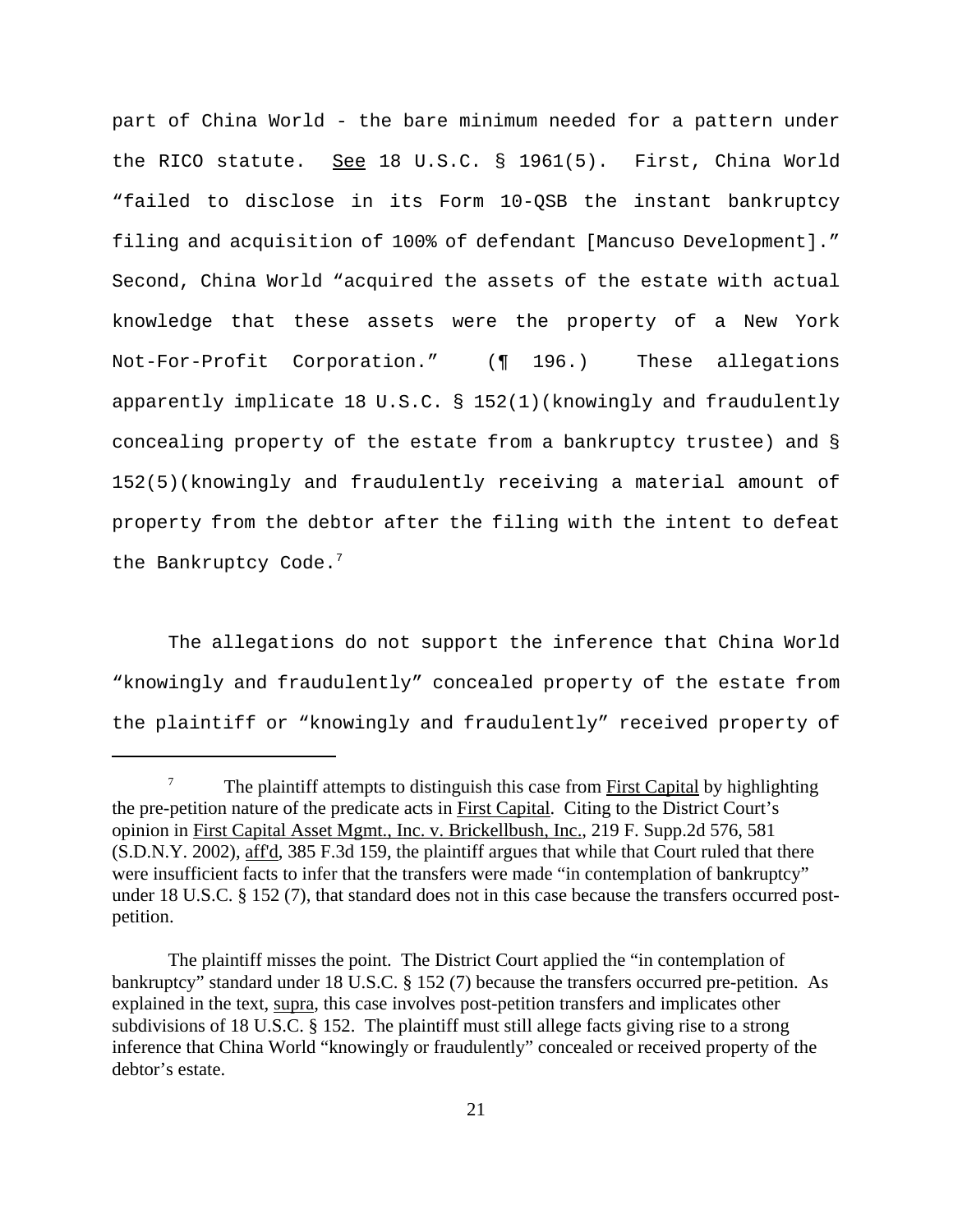the estate with the intent to defeat title 11. At the outset, the sole basis for the plaintiff's allegation that China World purchased Mancuso Development is the provisions of the Share Agreement. Yet the Share Agreement does not support the inference. First, it speaks of a possible acquisition in the future. Second, it implies that CEO Clubs China, not China World, would be the purchaser. The money needed to fund the purchase was placed in CEO Clubs China's bank account. If China World intended to buy Mancuso Development for itself, there would have been no reason to deposit the necessary funds with CEO Clubs China. Furthermore, Mancuso Development was an arm of CEO Clubs China's operations, not China World's operations. It would make more sense, therefore, that CEO Clubs China would buy it. Moreover, the gravamen of the plaintiff's RICO claim is that China World was the last recipient in a daisy chain of transfers of the property of the estate. Mancuso Development was never property of the estate.

Furthermore, the Second Amended Complaint avers that China World disclosed its purchase of CEO Clubs China in a press release, and paid consideration totaling \$726,000. (¶ 85.) The Second Amended Complaint also refers to China World's Form 10-QSB, for the period ending June 30, 2004, in which the acquisition of 51% of the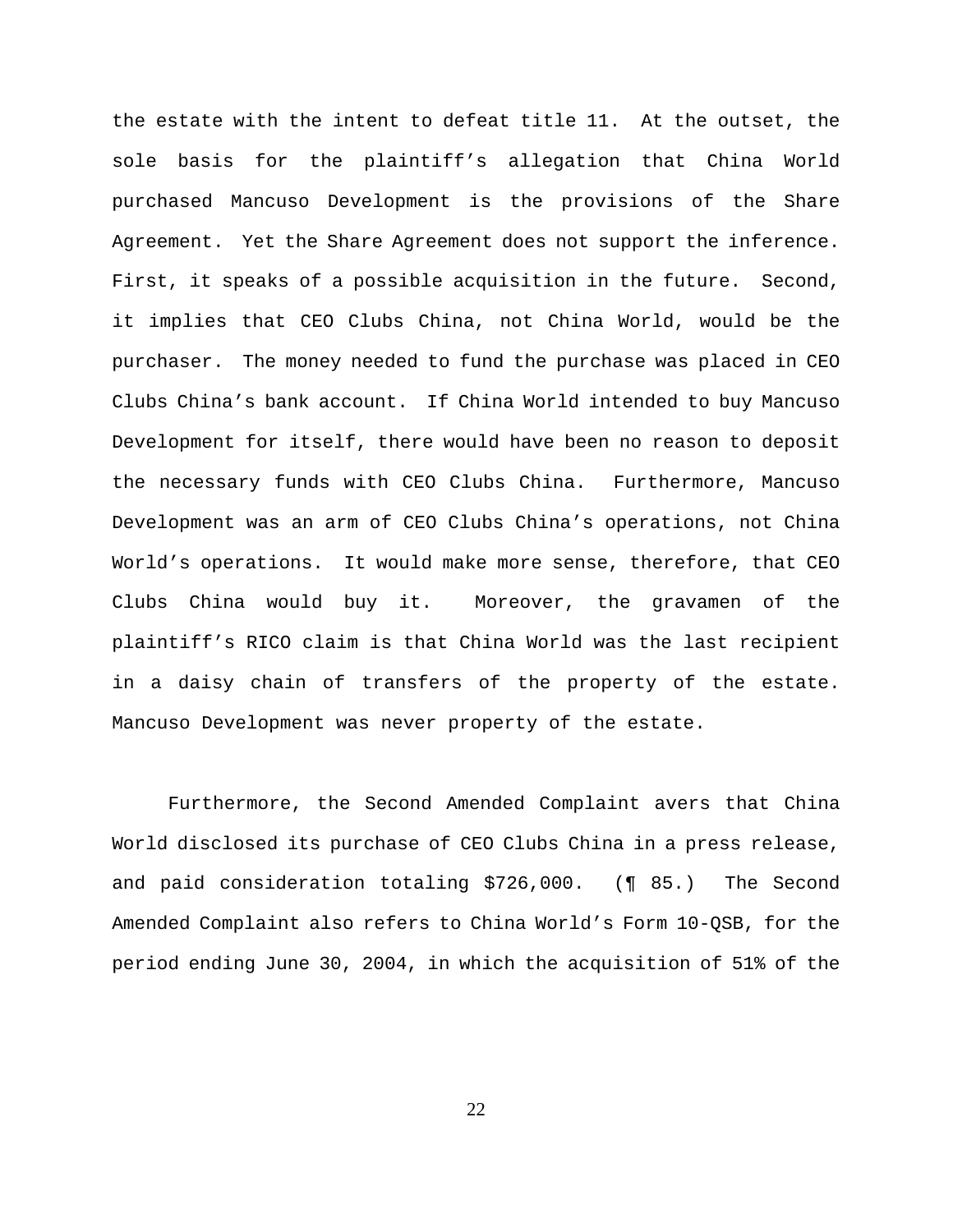shares of CEO Clubs China was disclosed.  $(\P 85.)^8$  The plaintiff argues, based on inferences he draws from the Share Agreement, that the parties dressed up their asset sale to look like a stock deal.

But either CEO Clubs China or China World owned the debtor's assets. Even under the plaintiff's theory, China World's disclosure still focused attention on a fraudulent transferee of the debtor's assets. If China World was intent on concealing the daisy chain of transfers, it would not have disclosed any transaction with CEO Clubs China. Thus, China World's public disclosure of the transaction undercuts the inference that China World acted with a fraudulent intent to conceal the transfer of property of the estate.

Odder still is the plaintiff's contention that China World's failure to disclose the debtor's bankruptcy filing in its own SEC filings was a bankruptcy crime. There is no conceivable reason why China World would disclose this information, which was already public anyway, and if there was no reason to disclose it, no adverse inference can be drawn from the failure to disclose it. There is simply no basis for a strong inference that China World fraudulently intended to conceal anything.

<sup>8</sup> China World's Form 10-QSB for the period ending June 30, 2004 was attached to the original complaint as Exhibit B and incorporated by reference in the Second Amended Complaint, at ¶ 85.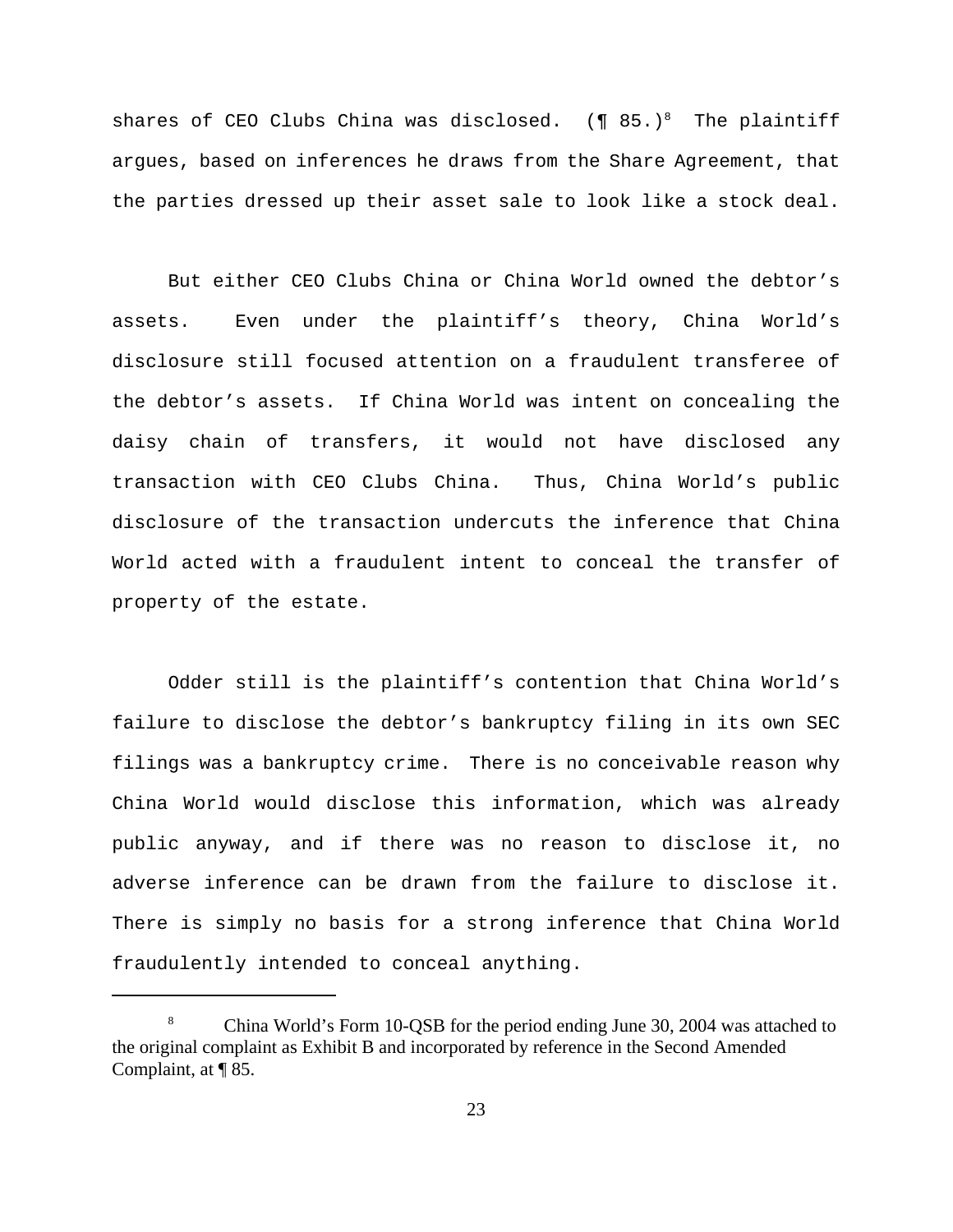The second predicate act falls into the category of receiving property of the estate with the intent to defeat the Bankruptcy Code. This allegation is even more perplexing. The plaintiff does not explain why the transfer would constitute a predicate act under RICO; a New York not-for-profit corporation has the power to transfer all of its assets. NYNPCL § 202(a)(5). In addition, the Second Amended Complaint does not allege facts indicating that China World knew that the debtor was a not-for-profit corporation. Lastly, the Second Amended Complaint asserts that China World paid a substantial amount for whatever it bought. In short, the plaintiff failed to adequately plead the predicate acts needed to sustain his RICO claim.<sup>9</sup>

#### **b. Pattern**

The plaintiff has also failed to plead the requisite pattern. A "pattern of racketeering activity" requires at least two predicate acts committed within a ten-year period. See 18 U.S.C. § 1961(5). The predicate acts must be related, and "amount to, or . . . otherwise constitute a threat of, continuing racketeering activity." H.J. Inc. v. Northwestern Bell Telephone Co., 492 U.S. 229, 240

<sup>&</sup>lt;sup>9</sup> The plaintiff attempts to excuse his pleading deficiencies, pointing to the more relaxed standard afforded to bankruptcy trustees where the facts constituting the fraud are "peculiarly within the opposing party's knowledge." Schlick, 507 F.2d at 379. A bankruptcy trustee must still plead "specific facts supporting an inference of knowledgeable participation in the alleged fraud." Devaney v. Chester, 813 F.2d at 569. The Second Amended Complaint fails to meet the relaxed standard as well.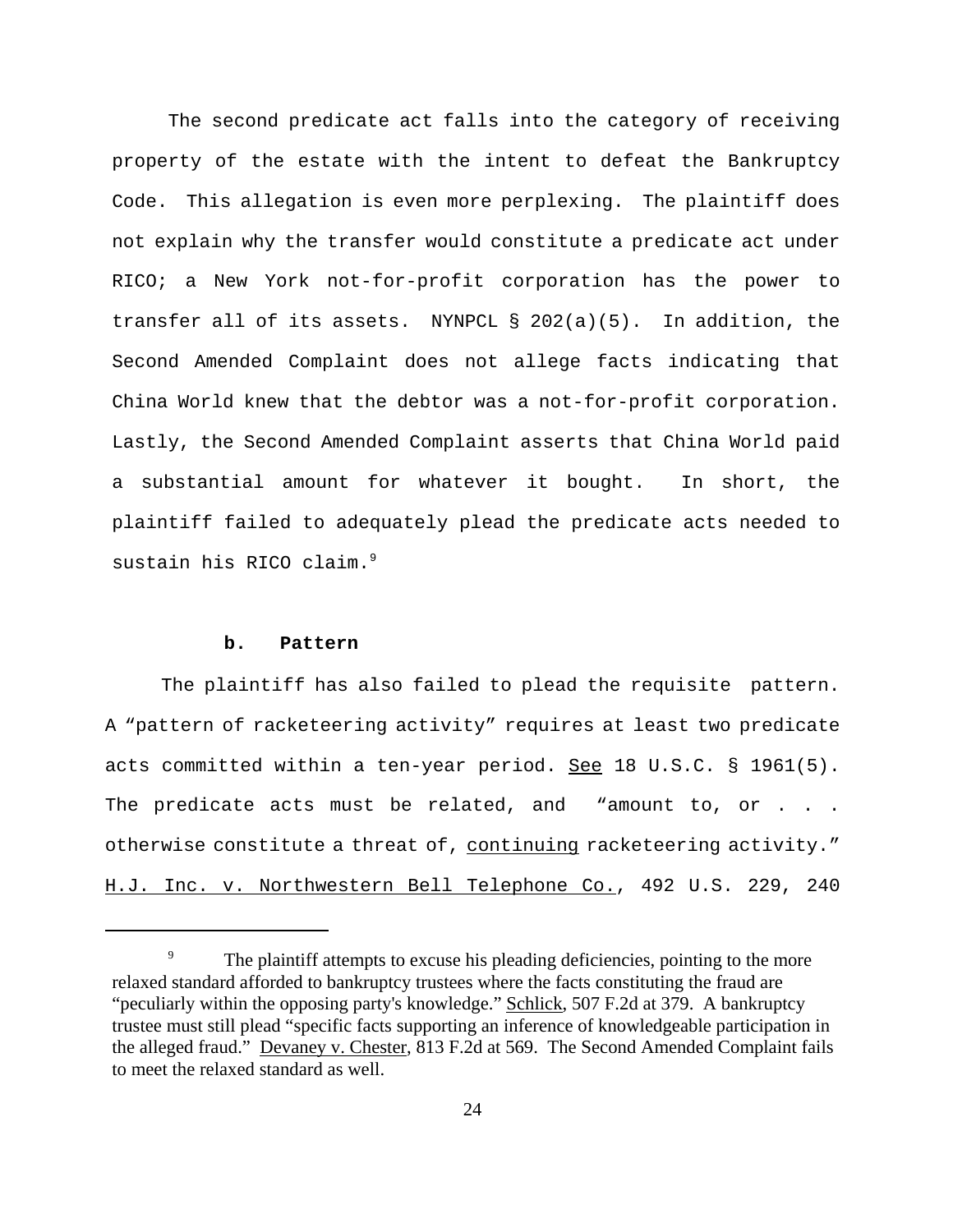(1989)(emphasis in the original). To satisfy the requirement of continuity, "a plaintiff in a RICO action must allege either an 'open-ended' pattern of racketeering activity (i.e., past criminal conduct coupled with a threat of future criminal conduct) or a 'closed-ended' pattern of racketeering activity (i.e., past criminal conduct 'extending over a substantial period of time')." GICC Capital Corp. v. Tech. Fin. Group, Inc., 67 F.3d 463, 466 (2d Cir. 1995)(quoting H.J. Inc., 492 U.S. at 241-42), cert. denied, 518 U.S. 1017 (1996); accord First Capital, 385 F.3d at 180. As noted, the plaintiff must satisfy the pleading requirement as to each defendant.

#### **i) Open-ended conspiracy**

"To satisfy open-ended continuity, the plaintiff need not show that the predicates extended over a substantial period of time but must show that there was a threat of continuing criminal activity beyond the period during which the predicate acts were performed." First Capital, 385 F.3d at 180; Cofacredit, 187 F.3d at 242. In First Capital, the Court found that the debtor's scheme to fraudulently transfer his assets was "inherently terminable," and came to an end once he effected the transfers and filed for bankruptcy. Id. at 180-81. Given that there was "nothing left to loot," the Court held that there was no threat of continued criminal activity. Id. at 181 (internal quotations omitted).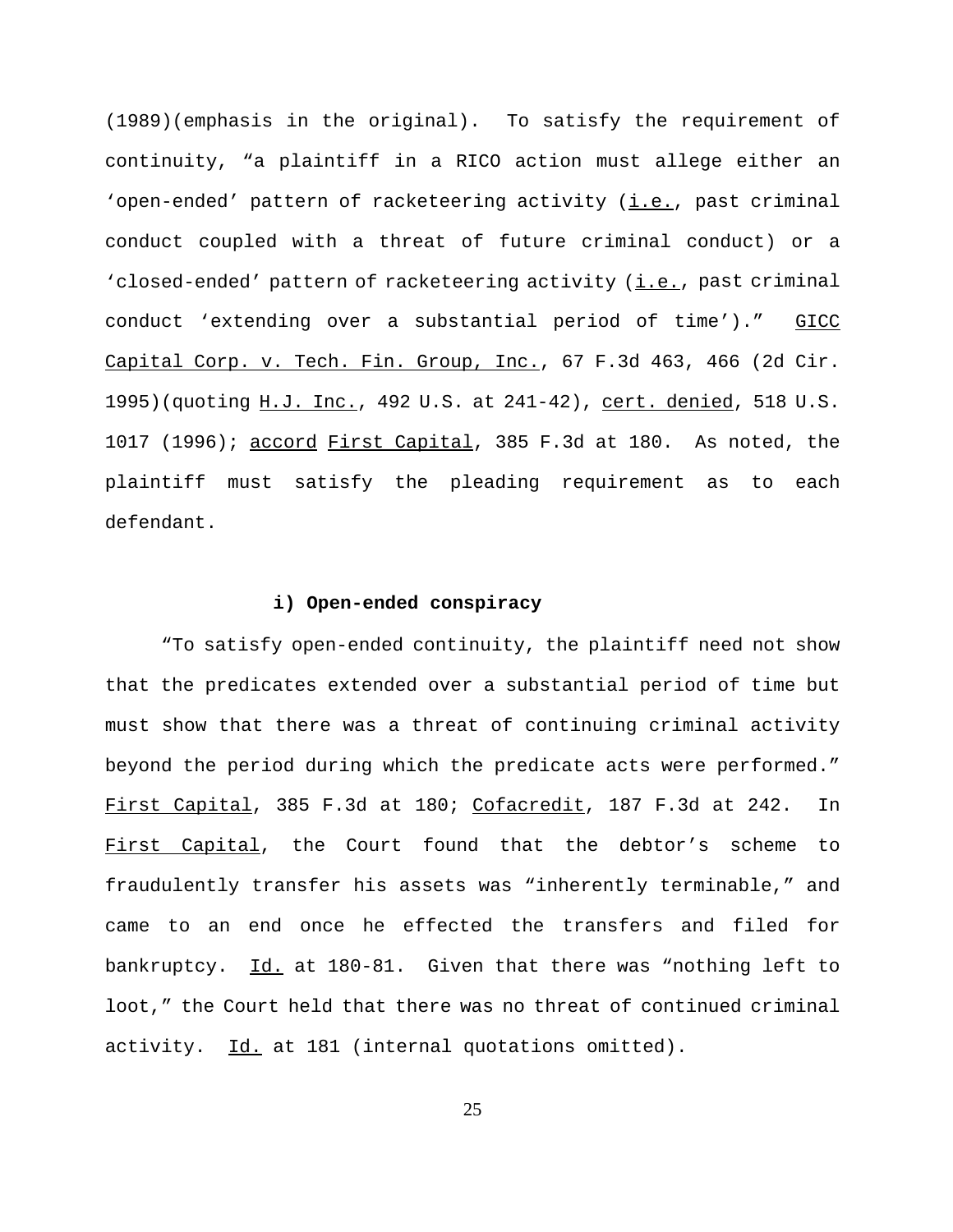Here, too, there is no threat of continued criminal activity. According to the Second Amended Complaint, the debtor's assets were transferred by the debtor shortly after the petition date. Afterwards, the estate had nothing left to transfer. As in First Capital, the plaintiff has alleged a single scheme to defraud involving an initial and subsequent transfers of the same assets. See 385 F.3d at 165; accord Stein, 2006 WL 319300, at \* 8. Furthermore, China World's role in the scheme, to the extent it had any, is limited to a single completed transaction. There is no threat of future criminal activity, and the plaintiff has failed to allege an open-ended, continuous pattern of racketeering.

#### **ii) Closed-ended continuity**

"A closed-ended pattern of racketeering activity involves predicate acts extending over a substantial period of time." First Capital, 385 F.3d at 181 (internal quotations omitted). The Second Circuit has never found a closed-ended pattern where the predicate acts spanned fewer than two years. Id. (citing cases). In this case, the entire pattern of alleged racketeering lasted less than two years. The plaintiff alleges post-petition wrongdoing, and the debtor filed its petition on September 30, 2002. The petition date is, therefore, the earliest date of the first predicate act.

Furthermore, China World did not commit a predicate act until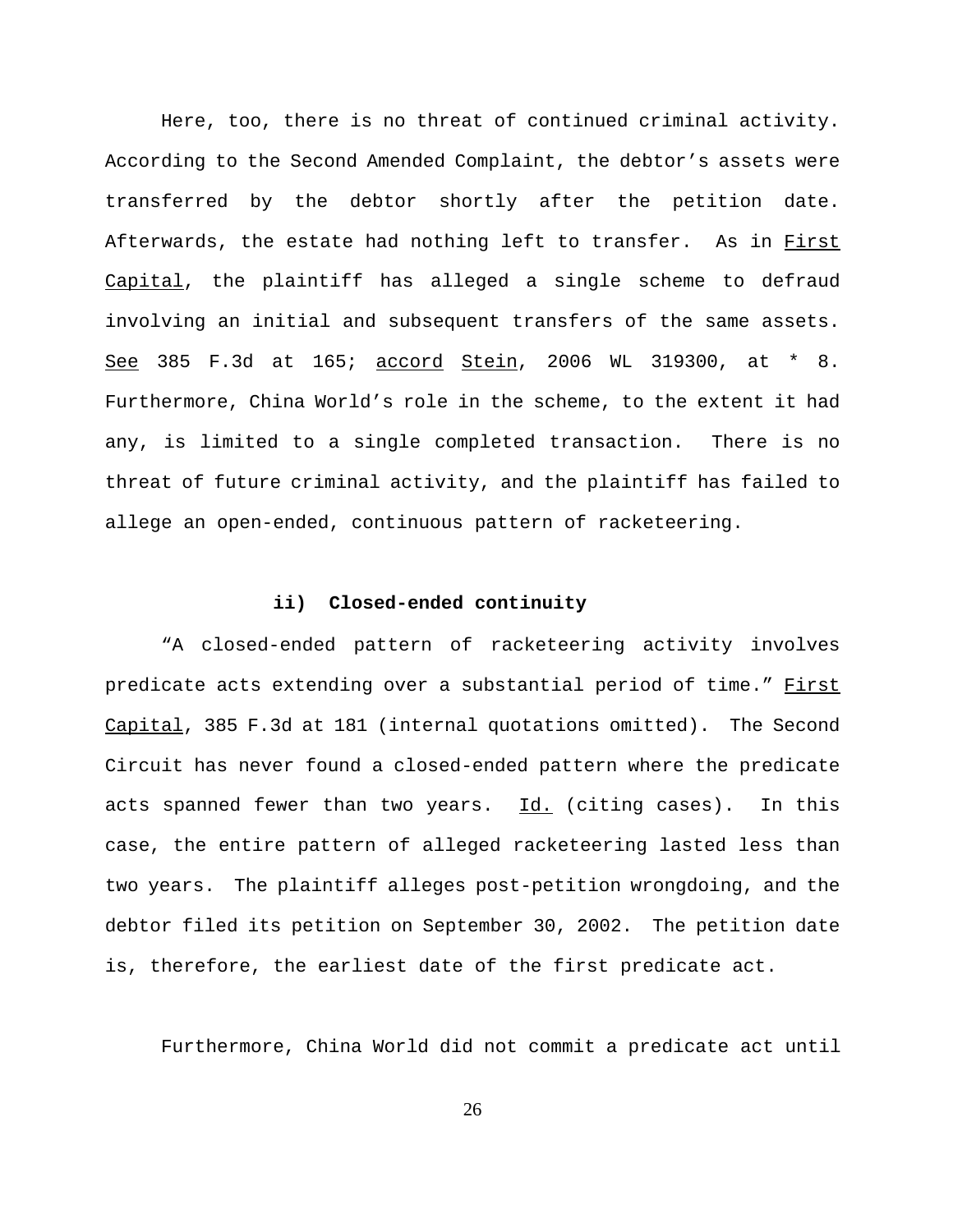April 7, 2004. On that date, it entered into the Share Agreement, and according to the plaintiff, acquired the assets of a not-forprofit corporation. Thereafter, it committed the second predicate act when it failed to disclose its acquisition of Mancuso Development and the debtor's bankruptcy filing in its Form 10-QSB filed with the SEC. The filing concerned the period ending June 30, 2004, and was signed on August 16, 2004, still well within the entire two year period and approximately four months after the first predicate act. Furthermore, any continued silent concealment of these undisclosed matters would not constitute an additional predicate act. See First Capital, 385 F.2d at 181. Accordingly, the plaintiff has failed to allege a close-ended pattern of racketeering.

## **B. RICO Conspiracy**

Finally, the plaintiff alleges that each defendant also "conspired to conduct or to participate in the conduct of the fraud through a pattern of racketeering activity in violation of 18 U.S.C. § 1962(a) and (c)." (¶ 198.) Since the plaintiff has failed to allege a substantive violation of RICO, the conspiracy claim must fail as a matter of law. See First Capital, 385 F.3d at 182; Cofacredit, 187 F.3d at 244; Discon, Inc. V. NYNEX Corp., 93 F.3d 1055, 1064 (2d Cir. 1996), vacated on other grounds, 525 U.S. 128 (1998).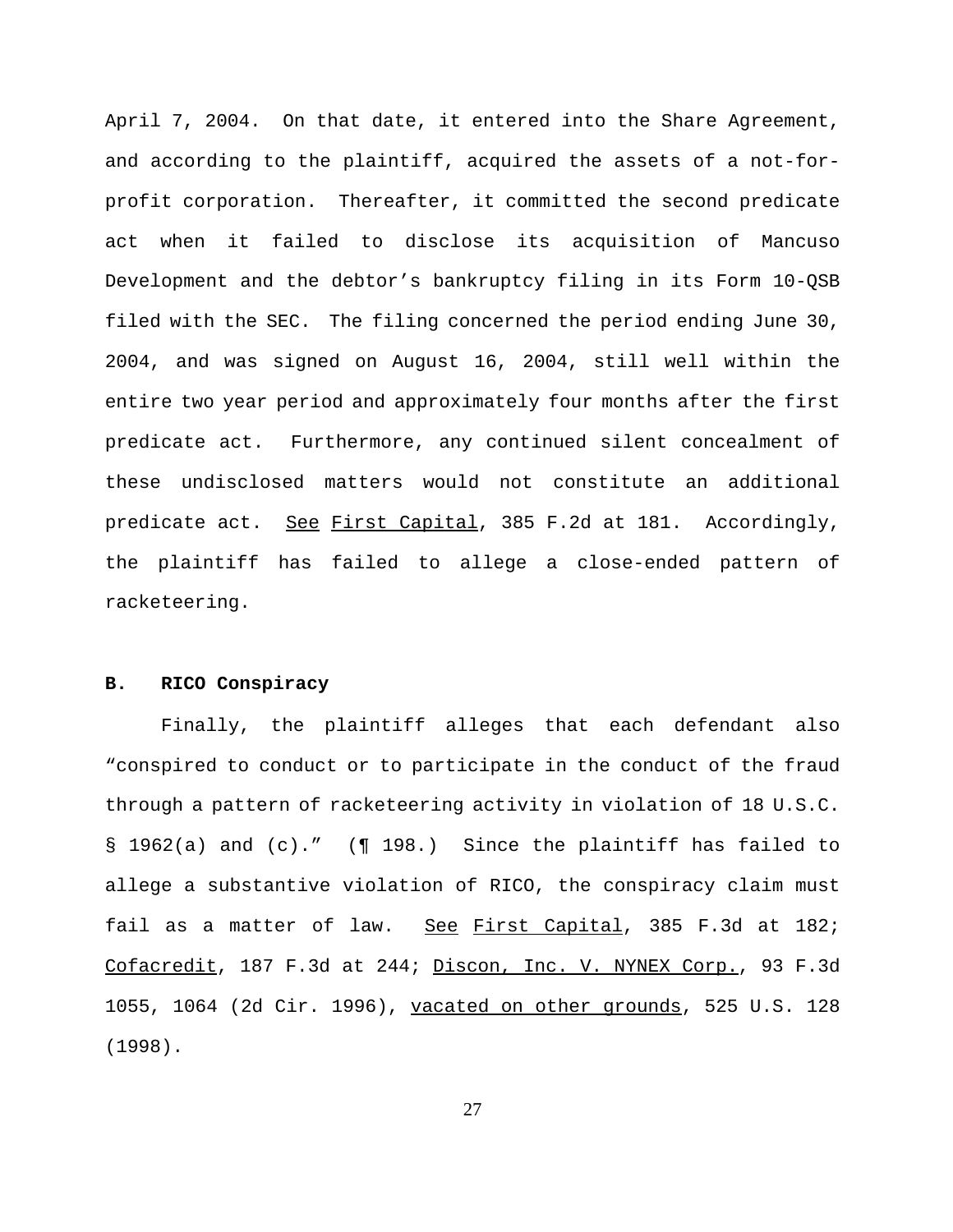Based upon the foregoing, the tenth cause of action is dismissed for failure to state a claim upon which relief can be granted, and failure to plead fraud with particularity.

### **C. Aiding and Abetting**

The ninth cause of action alleges the defendants aided and abetted each other "in wrongfully diverting these assets of the estate and transferred these assets with the intent of depriving the Debtor's estate of the value of these assets." (¶ 184.) In addition, "[c]omplicity by [China World] in not disclosing this transaction in aid of secreting assets of two bankruptcy estates is the basis for a cause of action for aiding and abetting in the postpetition fraudulent transfer of the Debtor's assets." (¶ 104.) China World moved to dismiss this cause of action based upon the failure to satisfy FED. R. CIV. P. 9(b). (See Motion to Dismiss, dated Aug. 1, 2005, at ¶¶ 48-52.) The plaintiff did not respond to this part of the motion, apparently under the mistaken belief that China World did not move to dismiss it. (See Plaintiff's Further Opposition, at ¶ 18.)

In any event, the aiding and abetting claim fails to comply with Rule 9(b). The elements of a claim for aiding and abetting a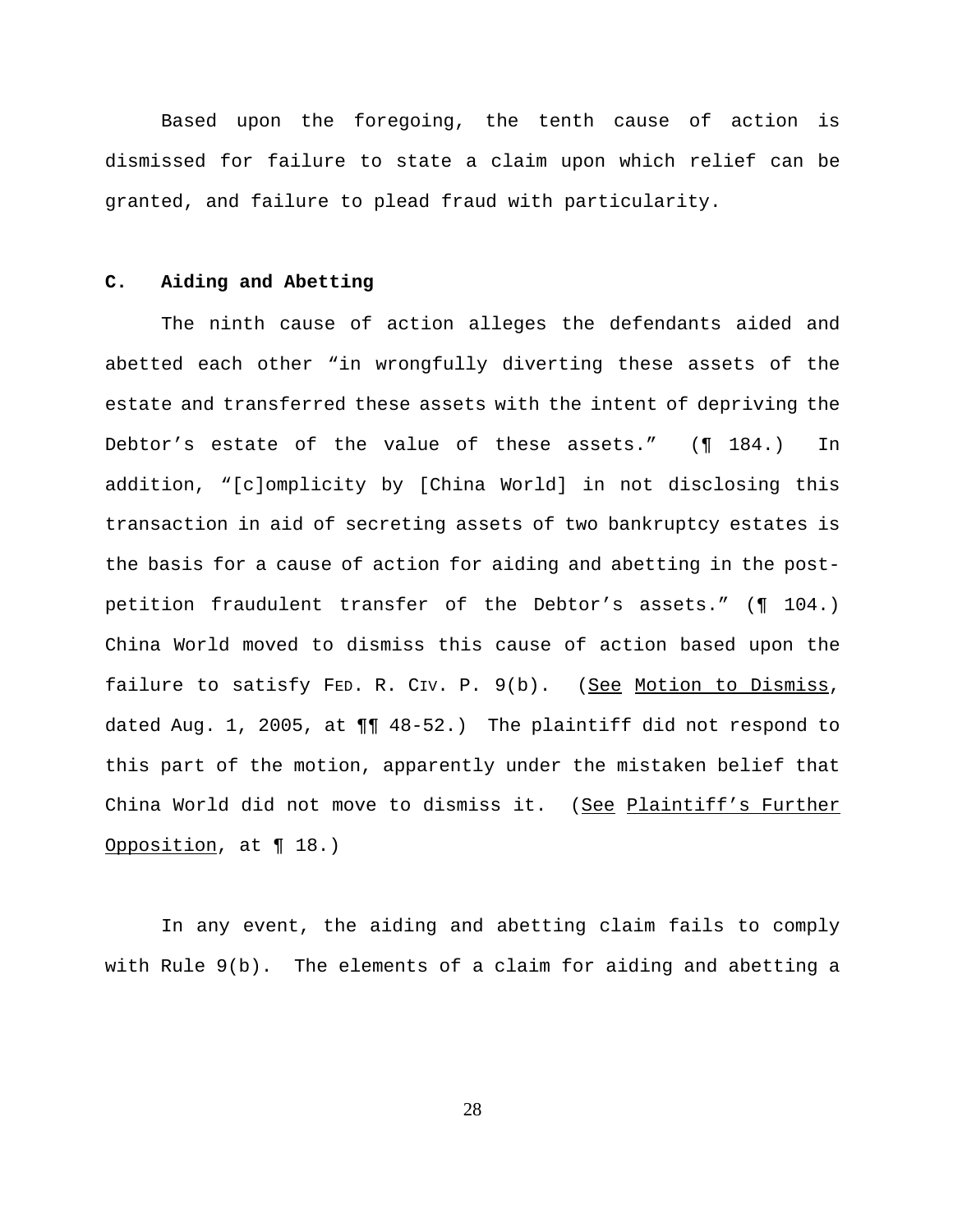fraud under New York  $law^{10}$  are (1) an existing fraud, (2) knowledge of the fraud, and (3) substantial assistance to the primary violator. Allied Irish Banks, P.L.C. v, Bank of America, N.A., No. 03 Civ. 3748(DAB), 2006 WL 278138, at \*11 (S.D.N.Y. Feb. 2, 2006); Attick v. Valeria Assocs., L.P., 835 F. Supp. 103, 111 (S.D.N.Y. 1992). A defendant provides "substantial assistance" when he (1) "affirmatively assists, helps conceal, or by virtue of failing to act when required to do so enables the fraud to proceed," and (2) "the actions of the aider/abettor proximately caused the harm on which the primary liability is predicated." Cromer Fin. Ltd. v. Berger, 137 F. Supp. 2d 452, 470 (S.D.N.Y. 2001)(internal citation omitted); accord McDaniel v. Bear Stearns & Co., 196 F. Supp. 2d 343, 352. (S.D.N.Y. 2002). Furthermore, the plaintiff must show that the assistance is both substantial and knowing, and that there is "something close to an actual intent to aid in fraud or scienter of the conscious intent variety." McDaniel, 196 F. Supp. 2d at 352 (internal quotations omitted). If the defendant does not owe a fiduciary duty directly to the plaintiff, mere "inaction" cannot constitute substantial assistance. See Sharp Int'l Corp. v. State

<sup>&</sup>lt;sup>10</sup> It is not clear that New York law applies to this claim. CEO Clubs China is a Hong Kong corporation. (¶ 2.) According to the introductory paragraph of the Share Agreement, China World is a Nevada corporation and the corporate sellers are British Virgin Islands corporations. Finally, the Share Agreement selects Hong Kong law as the governing law. (Share Agreement, at ¶ 9.7.) Nevertheless, "[i]n cases involving the law of common law countries, New York courts generally assume that the foreign law is the same as New York law." Loebig, 572 F.2d at 85; accord DataServ, Ltd. v. Mgmt. Techs., Inc., No. 90 Civ. 7759, 1993 WL 138852, at  $*4$  n3. The Court will, therefore, apply New York law.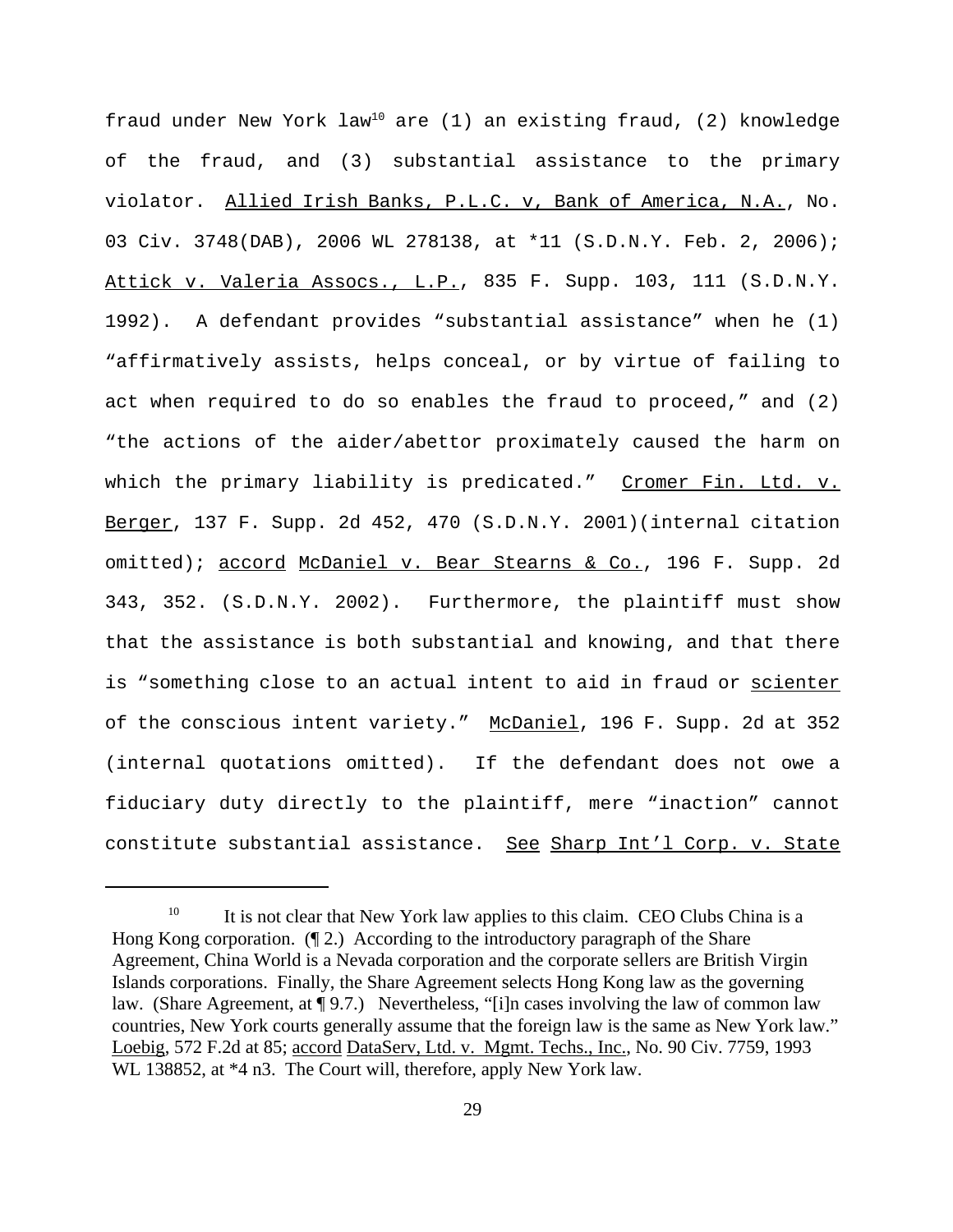Street Bank and Trust Co. (In re Sharp Int'l Corp.), 403 F.3d 43, 50 (2d Cir. 2005); Diduck v. Kaszycki & Sons, Contractors, Inc., 974 F.2d 270, 284 (2d Cir. 1992); McDaniel, 196 F. Supp. 2d at 352. Rule 9(b)'s particularity standards apply to a claim of aiding and abetting a fraud. Allied Irish Banks, 2006 WL 278138, at \*11; Kolbeck v. Lit Am., Inc., 939 F. Supp. 240, 245 (S.D.N.Y. 1996), aff'd, 152 F.3d 918 (2d Cir. 1998)(unpublished op.).

The Second Amended Complaint charges a fraudulent scheme to strip the estate's assets and transfer them beyond the reach of the estate and its creditors. Assuming that the plaintiff has adequately pleaded a primary violation, his aiding and abetting claim fails for many of the same reasons that doomed his RICO claim. The plaintiff does not plead any facts supporting an inference that China World knew that the debtor was a not-for-profit corporation under New York law, that Mancuso, and possibly others, had orchestrated the unauthorized transfer of the debtor's assets, or that it was acquiring, for value, assets tainted by improper initial transfers. Furthermore, China World did not owe a fiduciary duty to the estate, and its mere failure to disclose the purchase of CEO Clubs China's assets is not substantial assistance.

Finally, although the Plaintiff's Further Opposition attaches a proposed new aiding and abetting claim and seeks leave to replead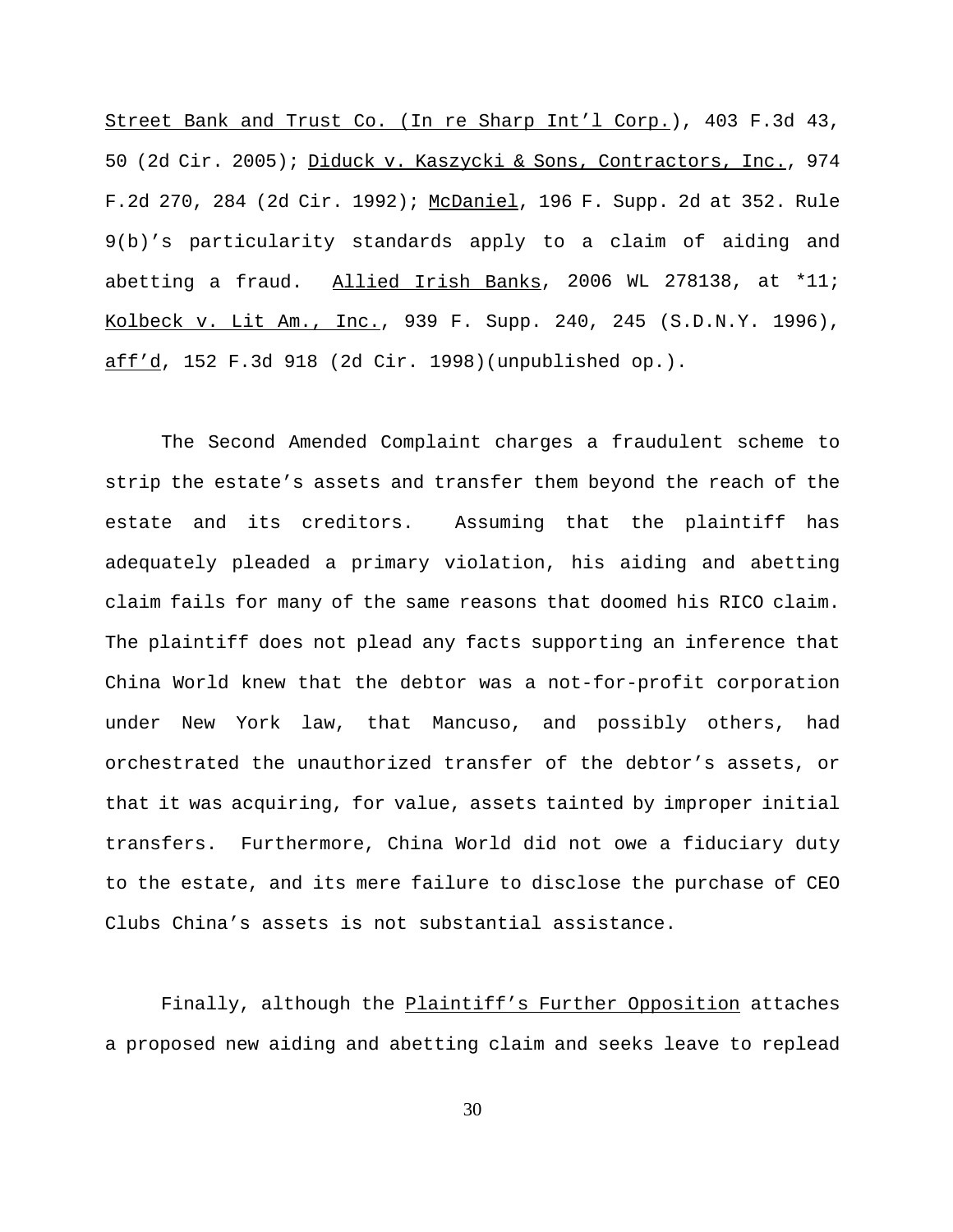it, the new claim does not solve the pleading problems. The newly proposed ninth cause of action alleges violations of, inter alia, NYNPCL § 720, in connection with the scheme to defraud the estate. The underlying claim remains one based on fraud, and still falls short under Rule 9(b). Accordingly, the ninth cause of action is dismissed without leave to replead.

#### **D. NYNPCL Claim**

The fifth cause of action alleges that the assets of the debtor were transferred in violation of Article 10 of the NYNPCL, and seeks damages against China World in the amount of \$726,000. Article 10 addresses the non-judicial dissolution of a not-for-profit corporation. Section 1001 specifies the procedure that governs the adoption of a plan of dissolution. It states:

(a) The board shall adopt a plan for the dissolution of the corporation and the distribution of its assets. Such plan shall implement any provision in the certificate of incorporation prescribing the distributive rights of members.

(b) If the corporation is a Type B or Type C corporation and has no assets to distribute at the time of dissolution, the plan of dissolution shall include a statement to that effect, and a certified copy of such plan shall be filed with the attorney general within ten days after its adoption by the board.

NYNPCL § 1001. The plaintiff alleges that "[a] plan of dissolution and distribution of assets of the Debtor was not filed with the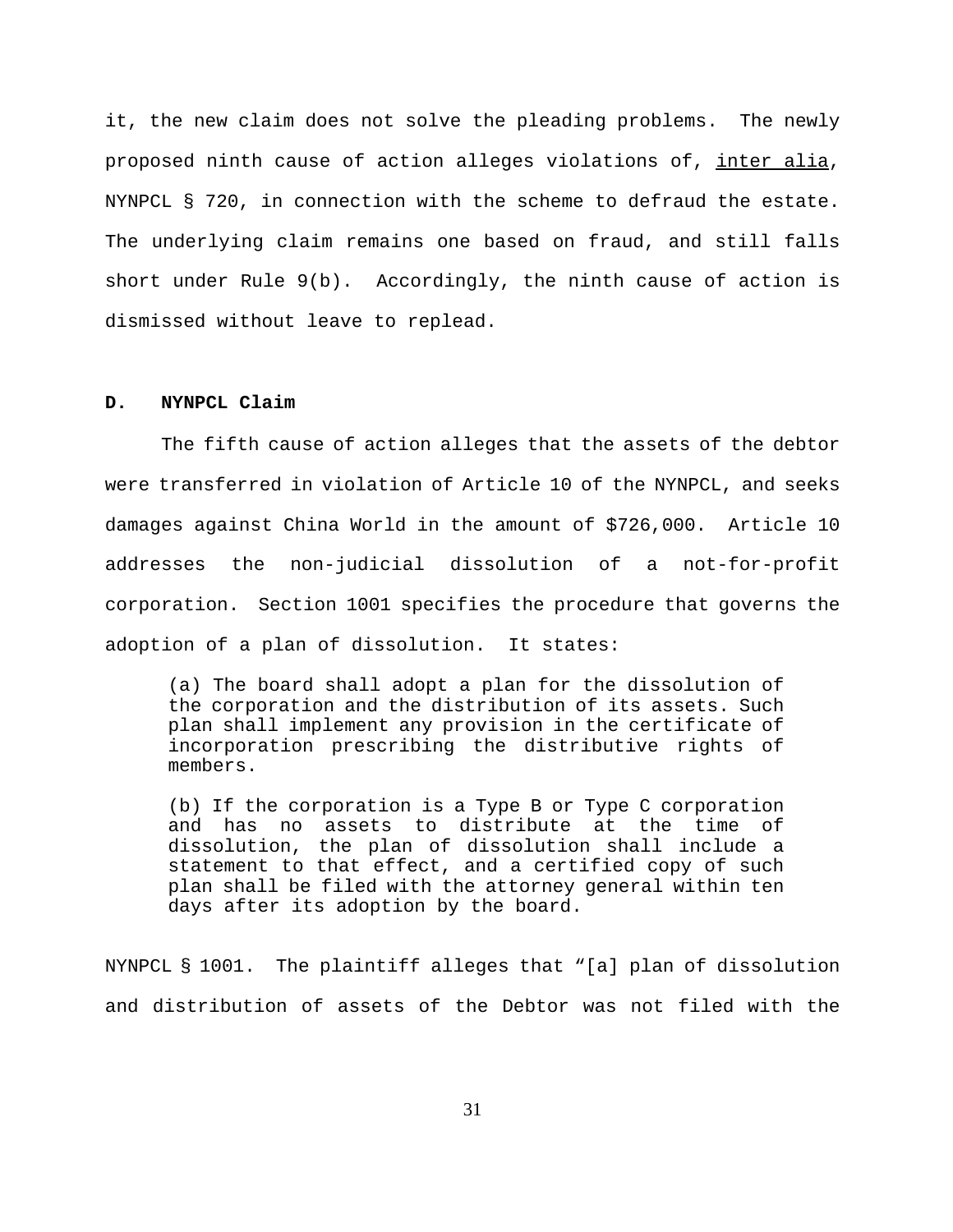Office of the Attorney General," in violation of NYNPCL  $\S$  1001(b).<sup>11</sup>  $($  ¶  $143.)$ 

The claim is based on two unwarranted assumptions, one legal and one factual. The first is that a not-for-profit corporation can only dispose of all or substantially all of its assets through a plan of dissolution. A not-for-profit corporation is empowered, however, to transfer all of its assets outside of a plan of dissolution, and depending on the type of not-for-profit corporation, without the involvement of the New York attorney general or the state courts. See NYNPCL §  $510(a)(1)$  & (a)(2).<sup>12</sup>

A sale, lease, exchange or other disposition of all, or substantially all, the assets of a corporation may be made upon such terms and conditions . . . as may be authorized in accordance with the following procedure:

(1) If there are members entitled to vote thereon, the board shall adopt a resolution recommending such sale, lease, exchange or other disposition. The resolution shall specify the terms and conditions of the proposed transaction, including the consideration to be received by the corporation and the eventual disposition to be made of such consideration, together with a statement that the dissolution of the corporation is or is not contemplated thereafter. The resolution shall be submitted to a vote at a meeting of members entitled to vote thereon, which may be either an annual or a special meeting. . . . At such meeting by twothirds vote as provided in paragraph (c) of section 613 (Vote of members) the members may approve the proposed transaction according to the terms of the resolution of the board, or may approve such sale, lease, exchange or other disposition and may authorize the board to modify the terms and conditions thereof.

<sup>&</sup>lt;sup>11</sup> As noted supra at note 6, the Second Amended Complaint's reference in the Fifth Cause of Action to NYNPCL § 1002 was a typographical error and the correct section is 1001.

 $12$  NYNPCL § 510 (a) provides: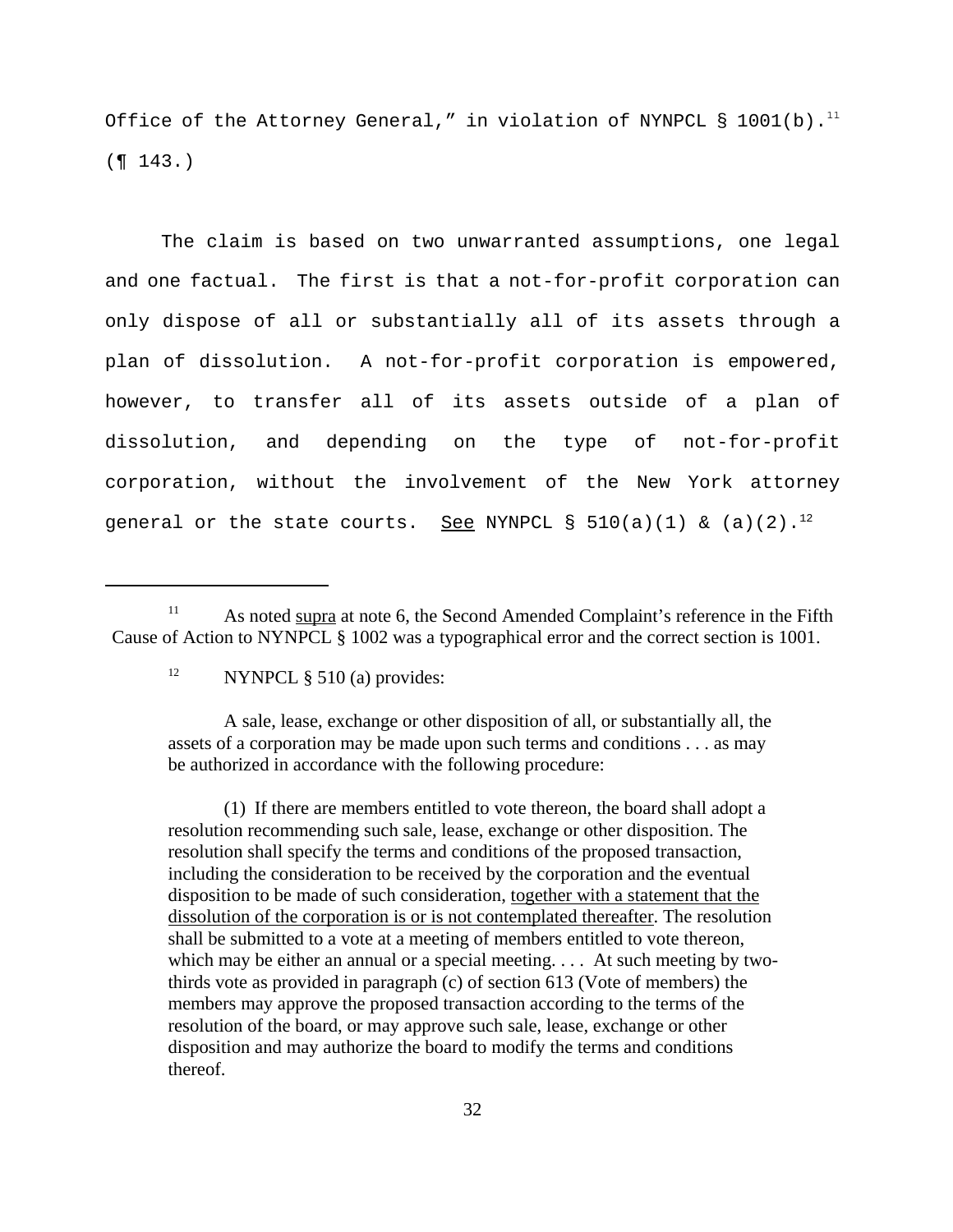The second incorrect assumption relates to the debtor's status. NYNPCL § 201<sup>13</sup> sets forth four types of not-for-profit corporation,

(2) If there are no members entitled to vote thereon, such sale, lease, exchange or other disposition shall be authorized by the vote of at least two-thirds of the entire board, provided that if there are twenty-one or more directors, the vote of a majority of the entire board shall be sufficient.

(3) If the corporation is, or would be if formed under this chapter, classified as a Type B or Type C corporation under section 201, (Purposes) such sale, lease, exchange or other disposition shall in addition require leave of the supreme court in the judicial district or of the county court of the county in which the corporation has its office or principal place of carrying out the purposes for which it was formed.

Emphasis added.

<sup>13</sup> NYNPCL § 201 provides:

 (b) A corporation, of a type and for a purpose or purposes as follows, may be formed under this chapter . . .

 Type A--A not-for-profit corporation of this type may be formed for any lawful non-business purpose or purposes including, but not limited to, any one or more of the following non-pecuniary purposes: civic, patriotic, political, social, fraternal, athletic, agricultural, horticultural, animal husbandry, and for a professional, commercial, industrial, trade or service association.

 Type B--A not-for-profit corporation of this type may be formed for any one or more of the following non-business purposes: charitable, educational, religious, scientific, literary, cultural or for the prevention of cruelty to children or animals.

 Type C--A not-for-profit corporation of this type may be formed for any lawful business purpose to achieve a lawful public or quasi-public objective.

 Type D--A not-for-profit corporation of this type may be formed under this chapter when such formation is authorized by any other corporate law of this state for any business or non-business, or pecuniary or non-pecuniary, purpose or purposes specified by such other law, whether such purpose or purposes are also within types A, B, C above or otherwise.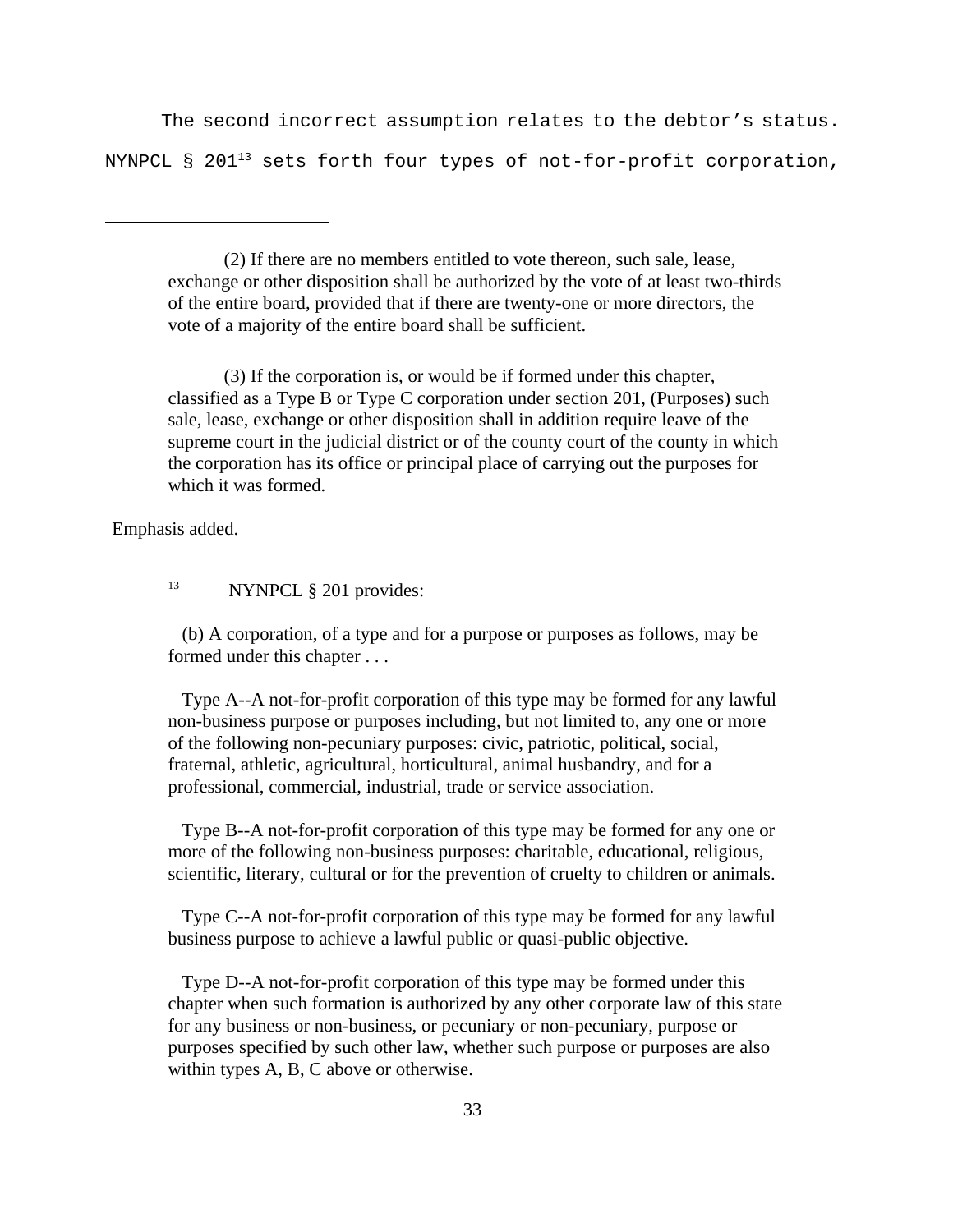defining each according to the purpose or purposes for which it was formed. NYNPCL § 1001(b) requires a plan of dissolution to be filed with the attorney general only if (a) the corporation is a Type B or Type C (and, in appropriate cases, a Type  $D^{14}$ ) not-for-profit corporation and (b) has no assets to distribute at the time of dissolution. NYNPCL § 1001(b) does not apply to a Type A not-forprofit corporation.

The Second Amended Complaint does not allege facts bearing on type that fits the debtor. The plaintiff nevertheless argues in the Plaintiff's Further Opposition that the debtor is a Type B not-forprofit corporation.  $(\underline{Id.}, \underline{at.} \P 10.)$  This is certainly wrong. Type B corporations qualify for tax exempt status under the Internal Revenue Code, 26 U.S.C. §  $501(c)(3)$ , and are "established primarily to benefit society in general as opposed to the members of a not-for-profit corporation." E. LISK WYCKOFF, JR., PRACTICE COMMENTARIES, 37 MCKINNEY'S CONSOL. LAWS OF N.Y., NYNPCL § 201, at 63 (2005). "This type of corporation is also more carefully regulated then Type A corporations because of the public benefit purpose and because of

<sup>&</sup>lt;sup>14</sup> NYNPCL  $\S 201(c)$  provides, in part:

A type D corporation is subject to all provisions of this chapter which are applicable to a type B corporation under this chapter unless provided to the contrary in, and subject to the contrary provisions of, the other corporate law authorizing formation under this chapter of the type D corporation.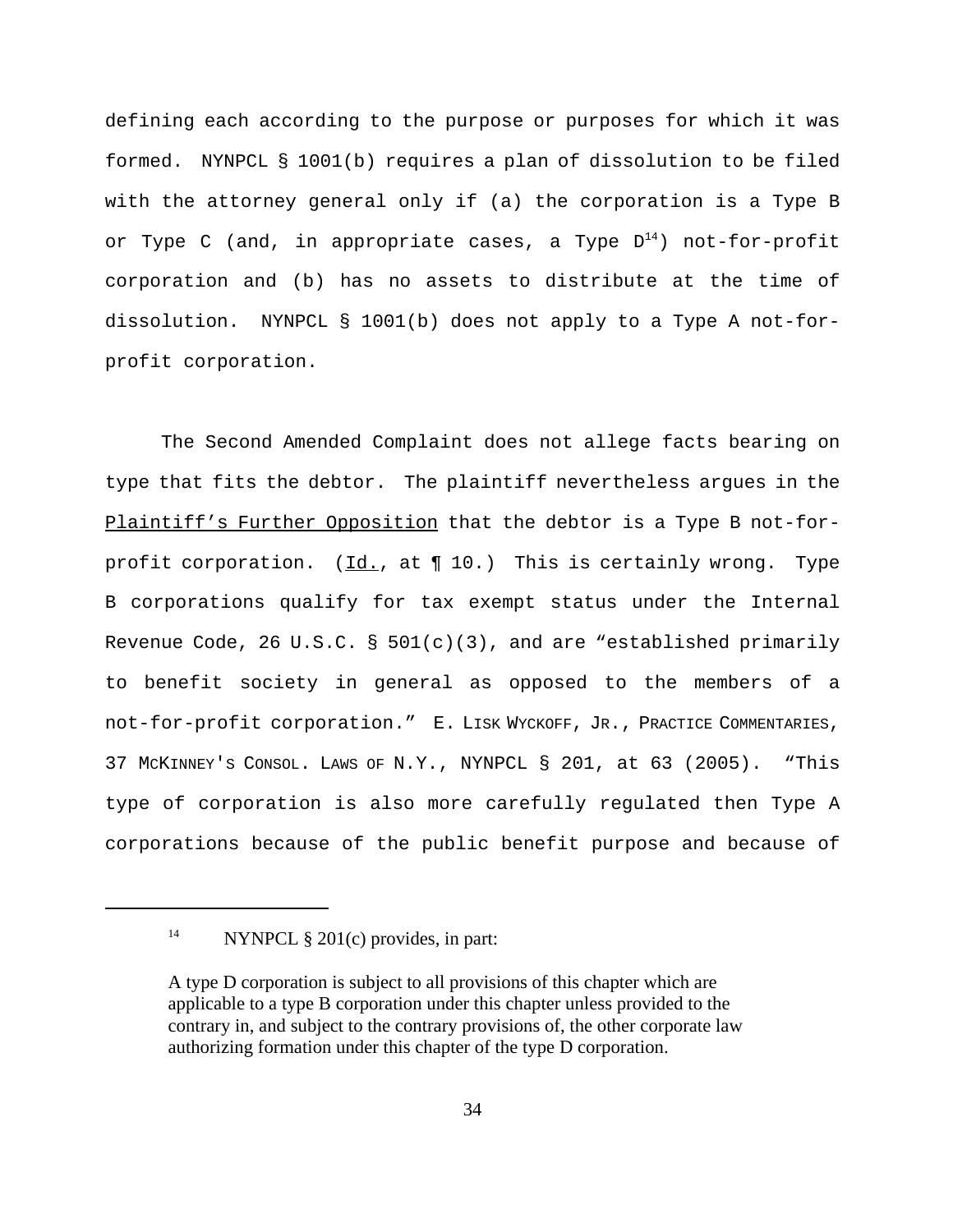public funding." Id.; cf. Santos v. Chappell, 318 N.Y.S.2d 570, 579 (N.Y. Sup. Ct. 1971)("Trade associations which operate strictly as such are type 'A' corporations."). The debtor seems to have been designed as a trade association to benefit its members rather than to benefit society as a whole.

Furthermore, NYNPCL § 1001(b) only applies where the dissolving not-for-profit corporation does not have any assets to distribute at the time of the dissolution. Since the gravamen of the Second Amended Complaint is that the debtor distributed assets, § 1001(b) does not apply for this additional reason.

This does not, however, end the discussion. Although the Second Amended Complaint does not state a claim under NYNPCL § 1001, the plaintiff may yet be able to state a claim under another provision of the NYNPCL. The Second Amended Complaint implies that the debtor's members transferred all of the debtor's assets without complying with NYNPCL § 510(a), quoted in a preceding footnote. NYNPCL § 720(a)(2) gives the plaintiff standing to set aside any unlawful conveyance "where the transferee knew of its unlawfulness." The plaintiff may be able to allege a legally sufficient claim against China World under NYNPCL § 720, and is granted leave, as requested in the Plaintiff's Further Opposition, to re-plead his